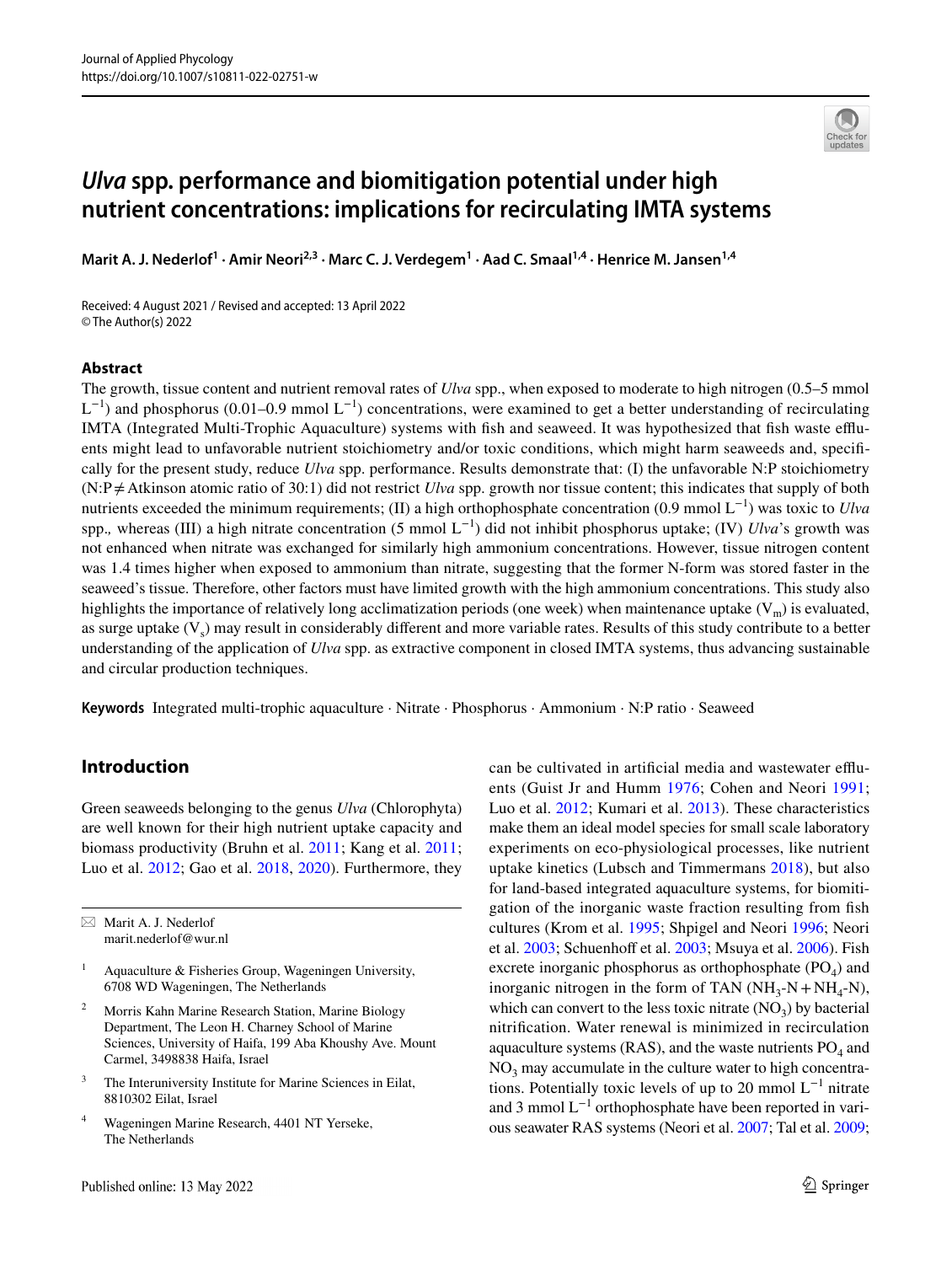van Bussel et al. [2013;](#page-14-3) Yogev et al. [2017\)](#page-14-4). Integrated recirculating fsh-seaweed systems can be designed in two ways; either with or without bacterial bioflters. Both designs are characterized by high nutrient concentrations but vary in the form of accumulated nitrogen (TAN or  $NO<sub>3</sub>$ ), with implications to N-removal efficiency (Neori [1996\)](#page-13-8). Nutrient dynamics in integrated aquaculture based on closed systems (*i.e.,* RAS) are diferent from open-water IMTA systems, where fsh wastes are quickly mixed with ambient nutrients (Jansen et al. [2018\)](#page-13-9). Several studies using seaweed as extractive species in integrated aquaculture systems have focussed on biomitigation under low to moderate nutrient conditions (Krom et al. [1995](#page-13-4); Al-Hafedh et al. [2012;](#page-12-5) Kang et al. [2021](#page-13-10)). These conditions are not always representative for the high nutrient concentrations in RAS effluents.

Molar N:P ratios of inorganic fish waste range between 5 – 35, depending on diferent factors like fsh species and diet type (Wang et al. [2012](#page-14-5); Hadley et al. [2014\)](#page-13-11). The Atkinson atomic ratio (N:P 30:1) is considered optimal for seaweeds (Atkinson and Smith [1983](#page-12-6)), whereas tissue ratios between 16:1 and 24:1 (N:P) have been reported to sustain maximum growth in *Ulva* spp. (Björnsäter and Wheeler [1990](#page-12-7); Tremblay-Gratton et al. [2018\)](#page-14-6). Indeed, suboptimal N:P ratios have reduced the growth rate of seaweed (Björnsäter and Wheeler [1990](#page-12-7)), indicating that one of the nutrients was limiting. The N:P ratios in fsh wastes can be well below the Atkinson ratio, suggesting that phosphorus may accumulate in an integrated RAS system creating suboptimal N:P ratios, and growth of seaweeds might be limited under such conditions. However, at the same time, the high nutrient concentrations in RAS effluents may surpass the minimum values required for maximum growth (0.8 µmol L<sup>-1</sup> P and 6.7 µmol L<sup>-1</sup> N; Pedersen and Borum [1997,](#page-13-12) Pedersen et al. [2010](#page-13-13)). Under this condition, the N:P ratios in the RAS effluent may not limit the uptake of either nutrient and will thus not result in reduced growth of the seaweed.

Apart from potentially limited growth due to unbalanced stoichiometry in fish effluents, high nutrient concentrations may create toxic conditions for seaweeds. As highlighted above, phosphorus may accumulate in integrated RAS systems. Some studies suggest that a high  $(0.8-3.2 \text{ mmol L}^{-1})$ orthophosphate concentration may reduce seaweed growth (Friedlander and Ben-Amotz [1991;](#page-12-8) Navarro-Angulo and Robledo [1999](#page-13-14)). Still, it is unclear whether the cause is the high orthophosphate concentration itself or the low N:P ratios. As far as we know, phosphorus toxicity to *Ulva* spp. has not been defned. There are, however, indications that exposure of *Ulva lactuca* to high nitrate concentrations may inhibit phosphorus uptake and, therefore, growth (Lundberg et al. [1989\)](#page-13-15). The opposite has been reported for *Fucus vesiculosus* (Perini and Bracken [2014](#page-13-16)), an inconsistency that highlights the limited understanding of the interactions between nitrate and phosphorus uptake kinetics in seaweed.

As nitrate concentrations are high in bacterially-biofltered RAS effluents, these processes are particularly relevant for such systems, resulting in an even higher phosphorus accumulation in the water and potentially reduced seaweed performance.

Fish excreta consist, among others, of TAN which is transformed into nitrate by the bacterial bioflters in RAS systems (Krom et al. [1995](#page-13-4); Neori et al. [2007](#page-13-7)). Although *Ulva* spp. can assimilate both nitrogen sources, uptake of nitrate is generally much slower than TAN (Neori [1996](#page-13-8); Hadley et al. [2014](#page-13-11)), which is also refected in a lower growth (Ale et al. [2011](#page-12-9)). The diferent rates of nutrient uptake and growth by *Ulva* spp. with these two nitrogen forms are related to different uptake and assimilation energy requirements (Shahar et al. [2020\)](#page-14-7). Nitrate, unlike TAN, requires metabolic energy for uptake and assimilation into protein (Taylor et al. [2006](#page-14-8)). Therefore, seaweed growth in the nitrate-rich RAS IMTA systems might be sub-optimal. An additional consideration is the much lower toxicity of TAN to seaweed than to fish (Harrison and Hurd [2001](#page-13-17); Moustafa et al. [2014](#page-13-18)). Thus, replacing the bacterial bioflter with a seaweed unit may improve water quality for fsh (low levels of TAN, consumption of acidity and production of  $O_2$ ) and at the same time improve seaweed production.

In this study, the growth and nutrient assimilation were measured in *Ulva* spp., when exposed to relatively high and moderate nitrogen and phosphorus concentrations. Such conditions have been insufficiently addressed in the literature (Lundberg et al. [1989;](#page-13-15) Demetropoulos and Langdon [2004](#page-12-10); Tremblay-Gratton et al. [2018\)](#page-14-6) and would give a better understanding of biomitigation potential and seaweed performance under high nutrient concentrations. The following four hypotheses were examined: (I) *Ulva* spp. performance is not influenced by N:P stoichiometry in fish waste effluents under high nutrient concentrations, (II) High orthophosphate concentrations typical in RAS effluents are not toxic to *Ulva* spp*.,* (III) High nitrate concentrations typical in RAS efuents can limit the phosphorus uptake, (IV) High TAN concentrations improve the performance of *Ulva* spp. compared to comparably high nitrate concentrations.

## **Materials & methods**

#### **Experimental design**

This study consisted of two experiments. The frst experiment evaluated maintenance uptake kinetics  $(V_m, i.e.,$  when internal nutrient concentrations remain constant; Lubsch and Timmermans [2018\)](#page-13-3) in *Ulva* spp. exposed to diferent nutrient treatments. Separate batches of *Ulva* spp. were continuously exposed to one of six nutrient treatments (treatments A to F) for two weeks. In treatments A, B, C and D, nitrate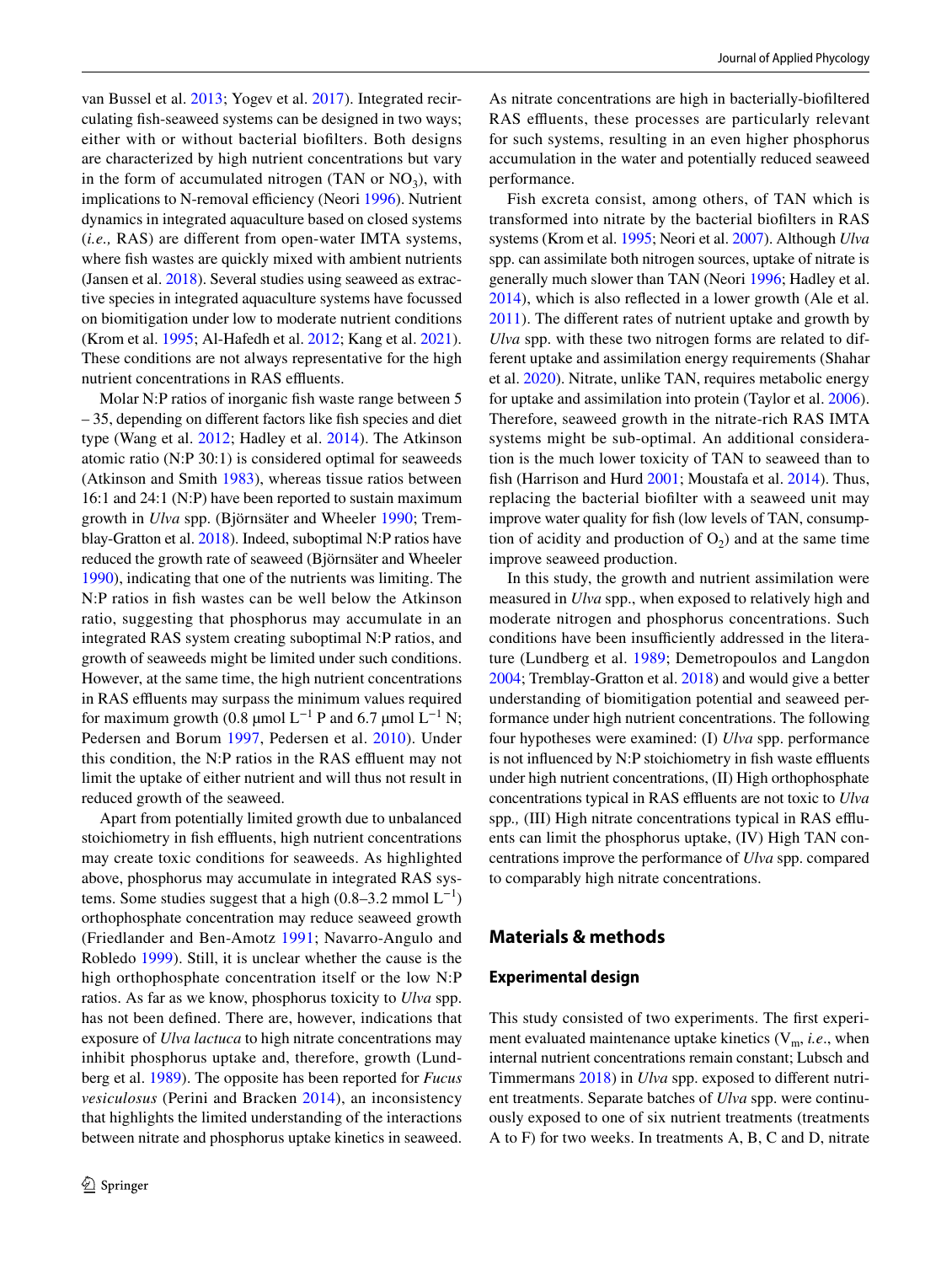was the N-source, while ammonium was the N-source in treatments E and F. The treatments varied in nutrient concentration between 0.7–5.0 mmol L−1 nitrogen (either nitrate or ammonium) and 0.013–0.9 mmol  $L^{-1}$  orthophosphate, using dilution steps with a factor of 10, and resulting in stoichiometries that were either high (N:P 60–70) or low (N:P 9–10). For a complete description of the treatments, see Table [1](#page-2-0). These treatments refected nutrient conditions expected from fish effluents in a RAS facility, and tested all four hypotheses. In the second experiment, only hypothesis III was tested for surge uptake  $(V_s, i.e.,$  filling of internal nutrient pools; Lubsch and Timmermans [2018](#page-13-3)), as the effect of high nitrate concentrations on phosphorus uptake rates might only be visual during surge uptake  $(V_s)$ . This second experiment studied phosphorus uptake for fve hours, during which nutrient-starved *Ulva* spp. was exposed to moderate and high nitrate concentrations (treatment A and B).

### **Holding conditions**

The experiments were conducted in a temperature- and light-controlled room at the Aquatic Research Facility of the Wageningen University (ARF—Carus, Wageningen, The Netherlands). *Ulva* spp. was obtained from the greenhouse facility of the Wageningen University and Research Centre (Nergena, Wageningen, The Netherlands), where it has been cultivated since 2012. It was assumed that the culture stock consisted of *Ulva lactuca*, but recent analysis from the location where initial samples were collected indicates the presence of additional *Ulva* species (Fort et al. [2020](#page-12-11)). We, therefore, refer to '*Ulva* spp.' for the species investigated in this study.

Before the experiments, seaweeds were maintained in a stock tank  $(1 \text{ m}^3)$  filled with artificial seawater (Reef Crystals, Aquarium Systems, Inc., Mentor, Ohio, USA), to which once a week plant fertilizer (Pokon<sup>©</sup> Groene Planten

Voeding, Veenendaal, The Netherlands) was added. N:P atomic ratio of this plant fertilizer is 11, which is in line with the low N:P ratio of treatments C, D, and F of the current study (Table [1\)](#page-2-0). Light tubes (T5 TL 24 W – AquaBlue Special—ATI) were placed above the tank  $\left(\sim 400 \text{ }\mu\text{mol} \right)$  photons  $m^{-2}$  s<sup>-1</sup>), the temperature was maintained at 17.5 ± 0.5 °C, and aeration was added at the bottom of the tank, to maintain vertical water movement (Msuya and Neori [2008\)](#page-13-19).

# **Experiment 1: Maintenance uptake (V<sub>m</sub>) and growth**

Six treatments were formulated varying in nutrient concentrations between 0.7–5.0 mmol  $L^{-1}$  nitrogen (either nitrate or ammonium) and 0.013–0.9 mmol  $L^{-1}$  orthophosphate, using dilution steps with a factor 10, and resulting in stoichiometries that were either high (N:P 60–70) or low (N:P 9–10) (Table [1](#page-2-0)). Four experimental systems (header tank plus three associated seaweed cultivation tanks) were available, and treatments were, therefore, divided over two consecutive runs, using new seaweed stocks in each run. The frst run included all nitrate-based treatments, while the second run included all ammonium-based treatments. Two identical reference nitrate-based treatments (A1 and A2) were included in both runs to elucidate a potential efect of 'run'. Treatment concentrations were formulated by daily addition of a mix of artificial seawater  $(29.7 \pm 1.8 \%$ , Reef Crystals, Aquarium Systems, Inc., Mentor, Ohio, USA), wastewater from a RAS system with sea bass (2L) and stock solutions to header tanks with a total volume of 110 L. The stock solutions were prepared with  $NAH<sub>2</sub>PO<sub>4</sub>$  and  $NaNO<sub>3</sub>$  for the nitrate treatments and  $NaH<sub>2</sub>PO<sub>4</sub>$  and  $NH<sub>4</sub>Cl$  for the ammonium treatments. Water samples were collected daily in the header tanks, and were directly stored in the freezer (- 20 °C) until nutrient analyses.

Seaweed tanks consisted of 15 L white round tanks (0.07  $m<sup>2</sup>$  surface area) with an overflow PVC pipe in the center. Each overfow pipe was covered with an additional perforated

<span id="page-2-0"></span>**Table 1** Treatment overview including dissolved inorganic nitrogen (DIN) and phosphorus (DIP) concentration, and N:P ratio (molar) in the culture media. Planned values refer to the targeted concentra-

tions before the experiment, and realized values are actual daily average concentrations measured in the header tanks. Values are given as  $mean \pm SD$ 

|                |                | Planned                |                               |     | Realized                                 |                        |                                |             |
|----------------|----------------|------------------------|-------------------------------|-----|------------------------------------------|------------------------|--------------------------------|-------------|
| Treatment      | Run            | $DIN$ (mmol $L^{-1}$ ) | <b>DIP</b><br>$\pmod{L^{-1}}$ | N:P | NO <sub>3</sub> /TAN<br>(mmol $L^{-1}$ ) | $DIN$ (mmol $L^{-1}$ ) | <b>DIP</b><br>(mmol $L^{-1}$ ) | N:P         |
| A <sub>1</sub> |                | $5.0\,\mathrm{NO}_3$   | 0.160                         | 30  | $4.9 \pm 0.9$ NO <sub>3</sub>            | $5.0 \pm 0.9$          | $0.13 \pm 0.02$                | $38 \pm 3$  |
| B              |                | $0.5 \text{ NO}_3$     | 0.016                         | 30  | $0.8 \pm 0.1$ NO <sub>3</sub>            | $0.8 \pm 0.1$          | $0.013 \pm 0.003$              | $62 \pm 10$ |
| $\mathcal{C}$  |                | $0.5 \text{ NO}_3$     | 0.080                         | 6   | $0.7 \pm 0.1$ NO <sub>3</sub>            | $0.7 \pm 0.1$          | $0.07 \pm 0.01$                | $10 \pm 1$  |
| D              |                | $5.0\,\mathrm{NO}_3$   | 0.800                         | 6   | $5.5 \pm 0.4$ NO <sub>3</sub>            | $5.5 \pm 0.4$          | $0.86 \pm 0.17$                | $7 \pm 1$   |
| $A2^*$         | 2              | $5.0\,\mathrm{NO}_3$   | 0.160                         | 30  | $4.9 \pm 0.6$ NO <sub>3</sub>            | $4.9 \pm 0.6$          | $0.14 \pm 0.01$                | $34 + 4$    |
| E              | 2              | $0.5$ TAN              | 0.016                         | 30  | $0.6 \pm 0.1$ TAN                        | $1.0 \pm 0.2$          | $0.015 \pm 0.003$              | $68 + 13$   |
| F              | $\overline{c}$ | $0.5$ TAN              | 0.080                         | 6   | $0.5 \pm 0.1$ TAN                        | $0.8 \pm 0.1$          | $0.09 \pm 0.01$                | $9 \pm 1$   |

\* Treatment A2 is identical to A1 and acts as a reference between both runs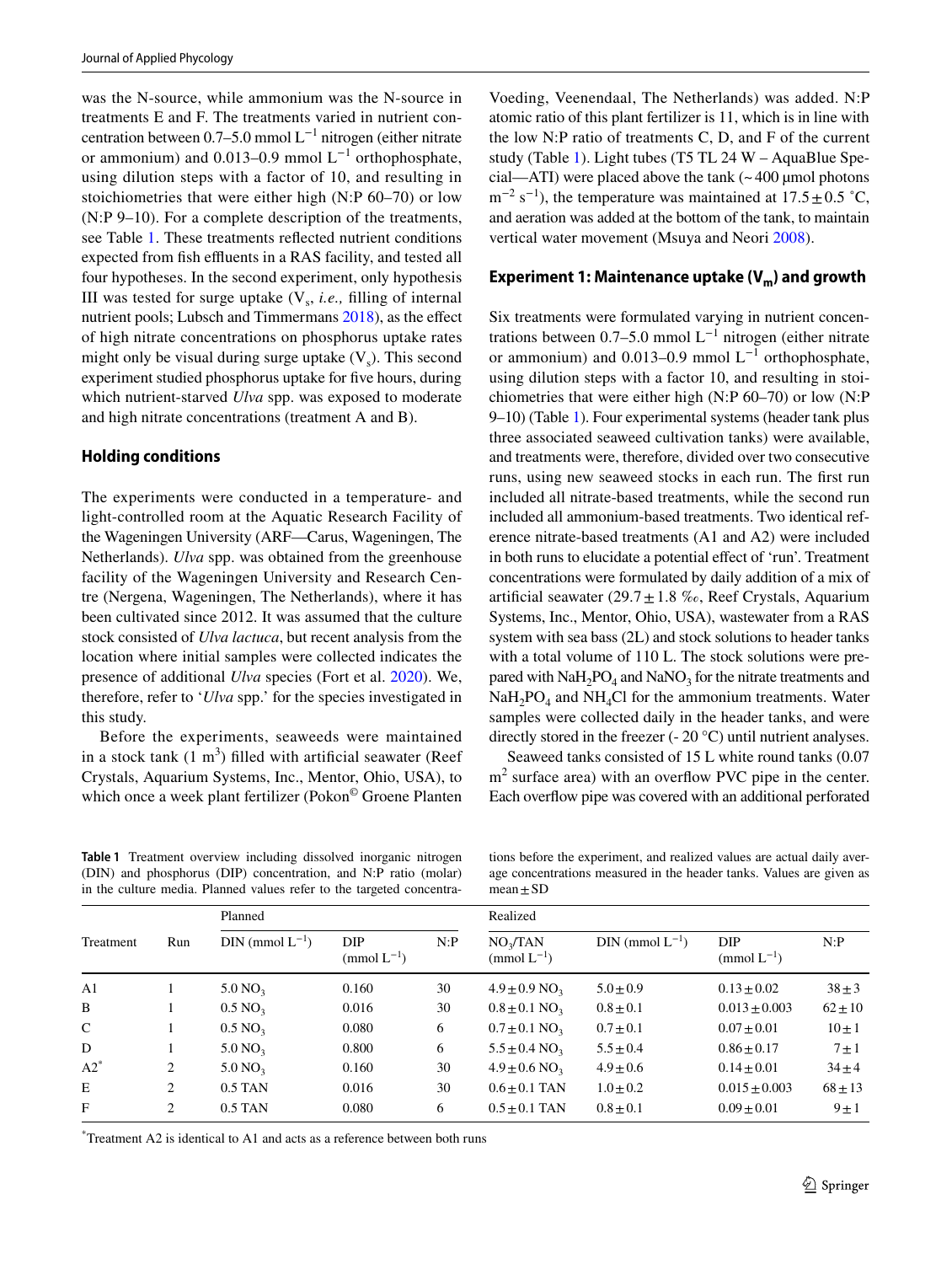PVC pipe topped with a perforated cap, preventing seaweed pieces from foating out of the tank. Aeration was added via the bottom of each tank, approximately 5 cm from the center, creating sufficient turbulence to suspend the seaweed pieces and move them through the water column. A slow, internal recirculation fow through a UV-light removed potential microalgal and bacterial contaminants. A double perforated bottom allowed the water to pass the UV light, without damaging the seaweed. Light tubes (T5 TL  $24$  W – AquaBlue Special—ATI) were placed above the seaweed tanks, resulting in irradiance of 396 $\pm$ 46 µmol photons m<sup>-2</sup> s<sup>-1</sup> (measured by LI-COR LI193R PAR meter, just underneath the water surface). A 12 h light-12 h dark light regime was maintained. All seaweed tanks were connected to a flow-through set-up with a continuous supply of nutrients. Nutrients from one header tank were pumped to three replicate seaweed tanks with a flow rate of  $1.6 \pm 0.09$  l h<sup>-1</sup>, resulting in an average water exchange rate of 2.5 tank volumes day<sup>-1</sup>.

Each experimental run consisted of an acclimation week followed by an experimental week. This acclimatization period stabilized the internal nutrient pools (Lubsch and Timmermans [2018](#page-13-3)). Nutrient removal rates measured in the second week were thus assumed to refect metabolic controlled uptake rates  $(V_m)$ . At the start of the acclimation period, each seaweed tank was stocked with  $60.3 \pm 0.4$  g, equivalent to 4.02±0.03 g L−1, fresh *Ulva* spp. material (spin-dried by a lettuce hand-centrifuge). Start samples were collected to determine initial tissue content  $(n=3 \text{ samples})$ for each run). After the acclimation week, all seaweed material was harvested, spin-dried and weighted to determine fresh weight. Then,  $30.5 \pm 0.3$  g (equivalent to  $2.04 \pm 0.02$  g  $L^{-1}$ ) of the harvested *Ulva* spp. material from each tanks was returned to the tank, while the remaining material was collected for analysis. At the end of the second week, all seaweed material was collected, spin-dried and weighted to determine fresh weight. Seaweed samples were rinsed with deionized water, spin-dried and thereafter stored in the freezer (-20 °C) until analyses. Specifc growth rate (SGR, % day−1) was calculated based on dry weight (DW) for week 1 and week 2 separately, using the following formula:

 $SGR = ((\ln(W_f) - \ln(W_i))/T) \times 100$ 

where  $W_f$  is the final biomass in g dry weight,  $W_i$  the initial biomass in g dry weight, and *T* the number of experimental days.

The biomass yield was determined for week 2, using the following equation after Revilla-Lovano et al. ([2021](#page-13-20)):

$$
Yield (g FW m^{-2}day^{-1}) = (W_f - W_i)/T
$$

where  $W_f$  is the final biomass (g FW m<sup>-2</sup>),  $W_i$  is the initial biomass (g FW  $m^{-2}$ ), and *T* the number of experimental days.

All seaweed samples were analyzed for dry matter, ash, N and P tissue content (see biochemical analyses). Nitrogen and phosphorus removal rates were calculated for week 1 and week 2 separately, using the following equation after Kim et al. ([2007](#page-13-21)):

Removal rate 
$$
(\mu \text{mol g}^{-1} \text{DW day}^{-1}) = ((W_f * TC_f) - (W_i * TC_i))/DW/T
$$

where  $W_f$  is the final biomass in g dry weight,  $W_i$  the initial biomass in g dry weight,  $TC_f$  the final N or P tissue content (in  $\mu$ mol  $g^{-1}$  DW),  $TC_i$  the initial N or P tissue content (in  $\mu$ mol  $g^{-1}$  DW<sup>1</sup>), *DW* the mean biomass in g dry weight of either week 1 or week 2, and *T* the number of experimental days.

### **Experiment 2: Surge uptake (V<sub>s</sub>)**

For the measurement of the surge uptake related to hypothesis III, *Ulva* spp. was exposed to either high (5 mmol  $L^{-1}$ ) or moderate (0.5 mmol  $L^{-1}$ ) nitrate concentrations, both with a fixed orthophosphate concentration  $(0.026 \pm 0.005$  mmol L<sup>-1</sup>). The solutions were prepared by artificial seawater  $(29.7 \pm 1.8 \% \text{m})$ , Reef Crystals, Aquarium Systems) and NaH<sub>2</sub>PO<sub>4</sub> and NaNO<sub>3</sub>. Surge uptake measurements were based on the method described by Hurd and Dring [\(1990\)](#page-13-22). Before the experiment, *Ulva* spp. were nutrient-starved for 3 days. At the start of the experiment, pieces of *Ulva* spp. of comparable weights  $(1.43 \pm 0.03$  g fresh weight) were placed in 500 mL glass jars, flled with 400 mL of one of the above-described solutions, in four replicates per treatment. Two control jars were added for each treatment, containing nutrient solution without seaweed. The jars were placed in a water bath shaker, creating a constant water movement for mixing and reducing the difusion boundary layer between seaweed and the medium. Light tubes (T5 TL 24 W – AquaBlue Special—ATI) were placed above the seaweed tanks, resulting in irradiance of  $826 \pm 14$  µmol photons  $m^{-2}$  s<sup>-1</sup> (measured by LI-COR LI193R PAR meter, just underneath the water surface). Water samples (in duplicate;  $2 \times 1$  mL) were taken at t=0, 10, 20, 30, and 300 min and instantly analyzed as described below for nitrate and orthophosphate concentrations. As seaweed used in experiment 2 was not analyzed for dry matter content, phosphorus uptake rate was calculated on the basis of fresh weight, using the following formula:

Uptake rate ( $\mu$ mol g<sup>-1</sup> FW h<sup>-1</sup>) =  $((WC_f * V) - (WC_i * V))/FW/T$ 

where  $WC_f$  is the nutrient concentration in the water ( $\mu$ mol  $L^{-1}$ ) at *Tx*, *WC*<sub>*i*</sub> the initial nutrient concentration in the water ( $\mu$ mol L<sup>-1</sup>), *V* is the volume (L), *FW* is the fresh weight of the *Ulva* spp. (g) and *T* is the time in hours.

#### **Biochemical analyses**

Water samples of the growth experiment (maintenance uptake) were analyzed for TAN, nitrate–N and orthophosphate-P using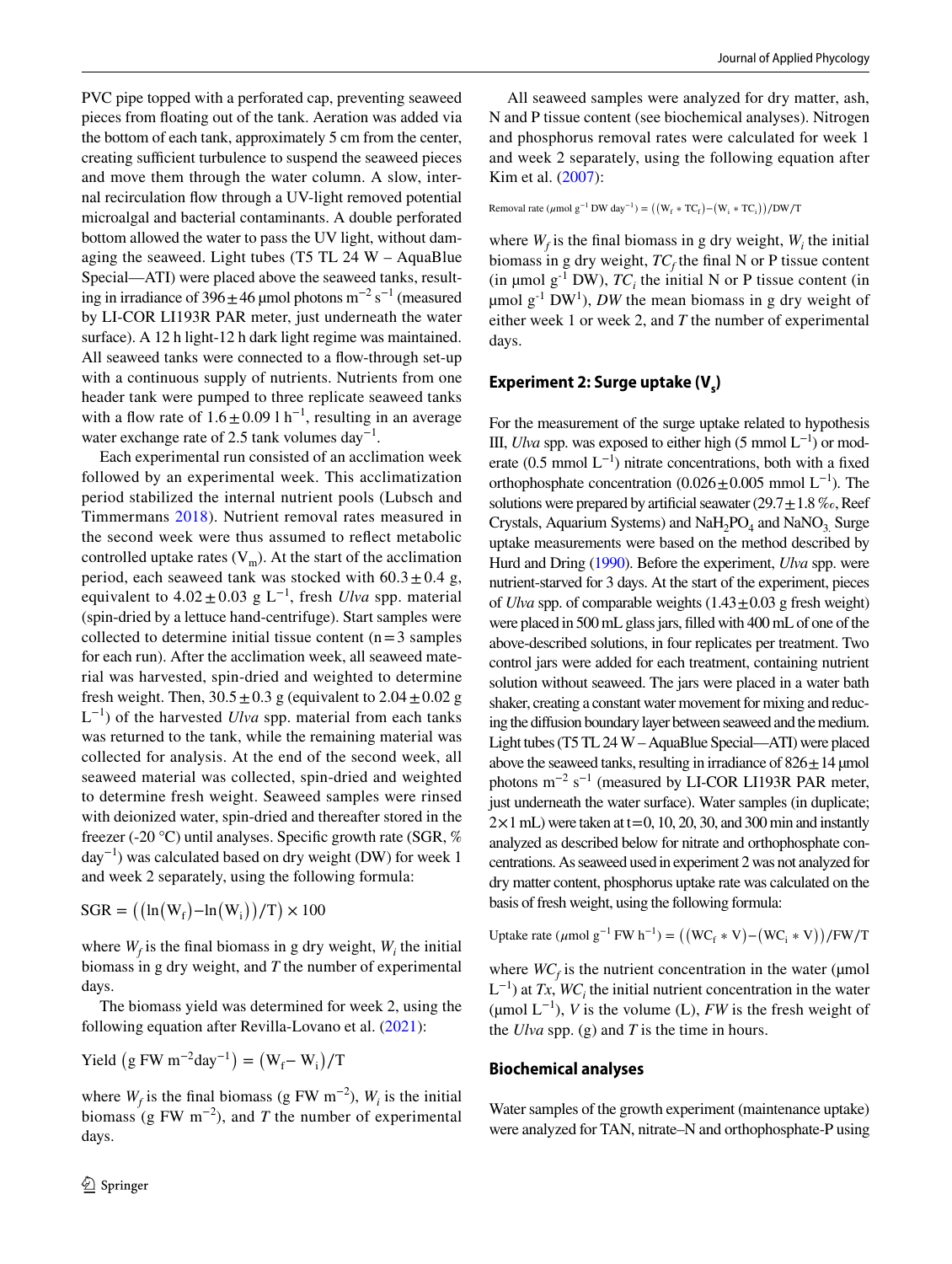an auto-analyzer (SANplusSYSTEM, Skalar). Water samples of the surge uptake experiment were analyzed for nitrate–N and orthophosphate-P using a SmartChem 200 Discrete Analyzer. Freeze-dried seaweed samples were ground with a centrifugal grinding mill (Retsch/Brinkmann ZM 100/w 1 mm sieve, Verder NV, The Netherlands). Dry matter and ash were determined according to ISO-6496 [\(1983\)](#page-13-23) and ISO-5984 [\(1978\)](#page-13-24), respectively. Phosphorus content in the seaweed was analysed using inductively coupled plasma-mass spectrometry (ICP-OES) according to the standard NEN 15510 [\(2007](#page-13-25)). Carbon and nitrogen content of the seaweed were analysed by combusting the samples with an element analyzer (Flash 2000, Therm Fisher) at 1020  $^{\circ}$ C in the presence of oxygen, converting carbon and nitrogen to  $CO_2$  and  $NO_x (NO_2 + NO_3)$ , respectively. Thereafter,  $NO_x$  was reduced to  $N_2$  in a reduction column.

#### **Statistical analyses**

Statistical analyses were performed in R studio 3.4.0. Before the analysis, residuals of the data were checked for homogeneity of variance and normality using the Shapiro–Wilk and Levene test. A two-way analysis of variance (2-way ANOVA) was used to check for a potential interaction effect between the N:P ratio and N-source (treatments B, C, E, F). Since no interaction effect  $(p>0.05)$  was observed for uptake and growth performance parameters, comparative treatments related to hypotheses I and IV were tested independently. For each hypothesis, diferences in uptake and performance of *Ulva* (*i.e.*, growth, yield, tissue content,  $V_m$  nutrient removal rates) in the corresponding treatments (Table [1](#page-2-0)) were tested by one-way analysis of variance (1-way ANOVA). In addition to hypothesis III*,* a 1-way ANOVA was used to detect potential differences in phosphorus surge uptake rates  $(V_s)$  by *Ulva* spp. exposed to either a high or moderate nitrate concentration. All statistics for the  $V_m$  experiments were based on data collected in the second week only. Paired-Samples T-tests tested the diference in growth and tissue content between week 1 and week 2, for each treatment separately to verify the relevance of acclimation.

### **Results**

Realized nutrient concentrations were not always in range with the planned formulated culture media. Especially treatment B and E showed variations and the measured DIN concentrations were almost double the planned ones, resulting in deviations to the N:P ratios (Table [1\)](#page-2-0). Culture media formulated based on  $NH<sub>4</sub>Cl$  contained not only TAN-nitrogen but also NOx-nitrogen, leading to slightly higher DIN concentrations than expected. The origin of these additional NOx concentrations remains unknown,

but seems to fall within the variation observed for the other treatments and may relate to possible NOx contamination in the salt. This was however not analysed. Despite these variations all hypotheses could still be evaluated.

### **Hypothesis I:** *Ulva* **spp. performance under contrasting N:P ratios**

The two contrasting N:P ratios (9–10 vs 60–70) did not impact growth and yield (Fig. [1\)](#page-5-0) nor tissue content of the seaweed (Fig. [2\)](#page-6-0) (Table [2](#page-7-0); 1-way ANOVA;  $p > 0.05$  B vs C;  $p > 0.05$  E vs F). As a result nutrient removal rates were comparable for the high and low N:P treatments (Fig. [3\)](#page-7-1) (Table [2](#page-7-0); 1-way ANOVA;  $p > 0.05$  B vs C;  $p > 0.05$  E vs F). Tissue N:P ratios varied between 27–28 for the nitratebased treatments (B and C) and 39–42 for the ammoniumbased treatments (E and F), irrespective of the N:P ratio provided in the culture medium.

# **Hypothesis II: Toxicity of high orthophosphate concentrations**

*Ulva* spp. cultivated under the highest orthophosphate concentration (treatment D; 0.9 mmol  $L^{-1}$  P) showed a diferent, unhealthy, tissue structure compared to the other treatments; tissue was hard, easy to break and felt brittle, suggesting degradation (visual observation). Most of the material of this treatment was lost during the sampling procedure (spin-drying), and we were therefore unable to derive valid measurements. Treatment D was therefore excluded from the statistical analyses (Table [2](#page-7-0); Figs. [1,](#page-5-0) [2](#page-6-0) and [3](#page-7-1); no bar shown for treatment D). As described for hypothesis I, no signifcant diferences were observed for the *Ulva* spp. in the remaining low (treatment B) and medium (treatment C) orthophosphate concentrations.

## **Hypothesis III: Inhibiting efects of high nitrate concentration**

Phosphorus removal during maintenance uptake  $(V_m;$ experiment 1) was approximately 60% higher (Table [2](#page-7-0); 1-way ANOVA; p < 0.05) for *Ulva* spp. cultivated under high nitrate (treatment A) compared to moderate nitrate concentrations (treatment B) (Fig. [3](#page-7-1)). This diference was not the result of growth, since SGR and yield did not difer between the treatments (Fig. [1](#page-5-0); Table [2](#page-7-0); 1-way ANOVA;  $p > 0.05$ ). More likely is that the difference in phosphorus removal was driven by diferences in tissue content, as phosphorus content in *Ulva* spp. of the high nitrate treatment was higher by approximately 25% (Table [2;](#page-7-0) 1-way ANOVA;  $p < 0.0001$ ) compared to the moderate nitrate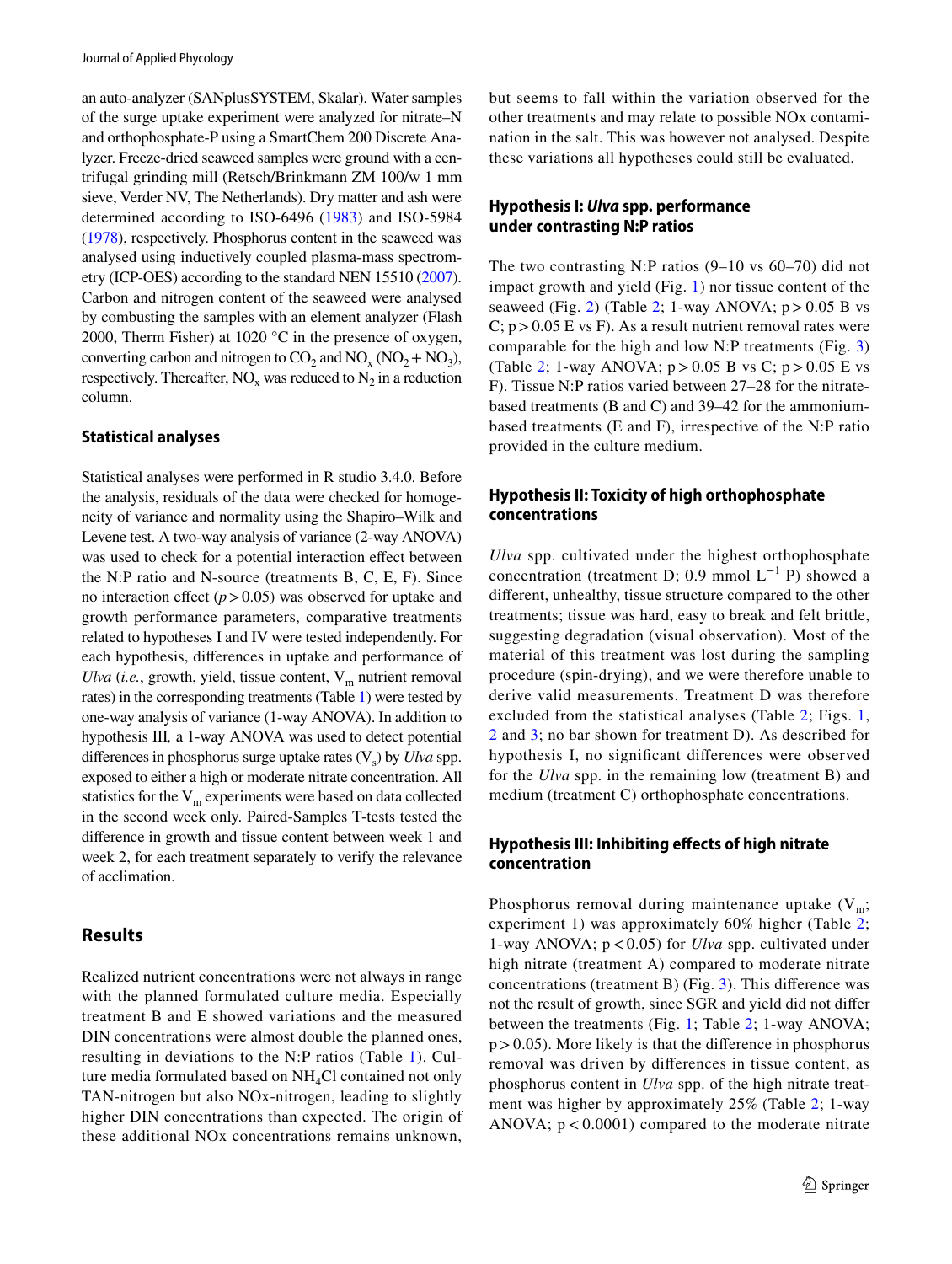

<span id="page-5-0"></span>**Fig. 1** Specifc Growth Rate (**A**) and biomass yield (**B**) of *Ulva* spp. cultivated in the six experimental treatments. For treatment description, see Table [1](#page-2-0), and for a description of the hypotheses tested and the statistical results, see Table [2.](#page-7-0) Dark grey bars represent nitratebased treatments, and light grey bars represent ammonium-based

treatments. Bars represent mean values ( $n=3$  tanks treatment<sup>-1</sup>), and error bars represent standard deviations. Due to degradation of the *Ulva* spp. in treatment D, we were unable to derive valid measurements, resulting in no bar shown for treatment D

treatment (Fig. [2\)](#page-6-0). This P diference coincided with a nearly 25% lower tissue N:P ratio for *Ulva* spp. in the high nitrate treatment, compared to *Ulva* spp. cultivated in the moderate nitrate treatment (Fig. [2](#page-6-0); Table [2;](#page-7-0) 1-way ANOVA;  $p = 0.0002$ ). No differences were observed in tissue nitrogen content, tissue C:N ratio and nitrogen removal rates (Figs. [2](#page-6-0) & [3](#page-7-1); Table [2;](#page-7-0) 1-way ANOVA;  $p > 0.05$ ). Similarly, surge uptake  $(V_s;$  experiment 2) of phosphorus did not vary between the moderate  $(0.60 \pm 0.09 \text{ \mu mol g}^{-1})$ FW h<sup>-1</sup>) and high (0.51 ± 0.04 µmol g<sup>-1</sup> FW h<sup>-1</sup>) nitrate treatments (Fig. [4;](#page-8-0) 1-way ANOVA,  $p > 0.05$ ).

### **Hypothesis IV: Efect of N‑source (nitrate or ammonium)**

The lack of a signifcant diference in growth between reference treatments A1 and A2 (Table [1](#page-2-0); A1 and A2) (1-way ANOVA;  $p=0.076$ ), validates a comparison between nitratebased treatments tested in run 1 and ammonium-based treatments tested in run 2. While SGR and tissue phosphorus content were not afected by the type of N-source (Figs. [1](#page-5-0) & [2;](#page-6-0) Table [2](#page-7-0); 1-way ANOVA;  $p > 0.05$  B vs E;  $p > 0.05$  C vs F), tissue nitrogen content (Fig. [2](#page-6-0)) was higher for *Ulva* spp. in the ammonium-based treatments (5.2% DM) compared to the nitrate-based treatments (3.8% DM) (Table [2](#page-7-0); 1-way ANOVA;  $p < 0.0001$  B vs E;  $p < 0.0001$  C vs F). This was also refected in a signifcant higher tissue N:P ratio, but lower tissue C:N ratio for *Ulva* spp. provided with ammonium-N (Fig. [2](#page-6-0)). Interestingly, nitrogen removal (in µmol  $g^{-1}$  DM day<sup>-1</sup>) did not differ between nitrate and ammonium treatments (Fig. [3](#page-7-1); Table [2](#page-7-0); 1-way ANOVA;  $p > 0.05$ ). Numerically, the highest nitrogen removal rates were obtained in the ammonium-based treatments (Fig. [3\)](#page-7-1).

### **The relevance of acclimatization**

Except for treatment B, a significant increase in tissue nitrogen content was observed between the frst and second weeks in all treatments, while tissue phosphorus content remained similar over time (Table S1; Paired-Samples T-tests;  $p > 0.05$ ). However, the increased nitrogen content did not result in a signifcant diference in tissue N:P ratio between the two weeks. The C:N ratio decreased signifcantly in the second week only for the *Ulva* spp. that was cultivated in treatment A1 and treatment F (Table S1; paired-samples T-test;  $p < 0.01$ ). Interestingly, growth seemed to increase over time when nitrogen was provided in the form of ammonium (treatment  $E \& F$ ), while growth decreased in most cases when nitrate was provided (treatment B & C) (Table S1). Nevertheless, a significant time efect for growth was only observed for treatment C (Paired-Samples T-test;  $p < 0.05$ ).

#### **Discussion**

Our data suggest that *Ulva* spp. growth is not infuenced by (unfavorable) stoichiometry under moderate to high nutrient concentrations, and high nitrate concentrations do not limit phosphorus uptake. This result is promising for closed IMTA systems, where marine fsh in RAS are integrated with seaweed. Nevertheless, our data also suggest that high nutrient concentrations (0.9 mmol  $L^{-1}$  orthophosphate) in (simulated) fish waste effluents may, in specific cases, lead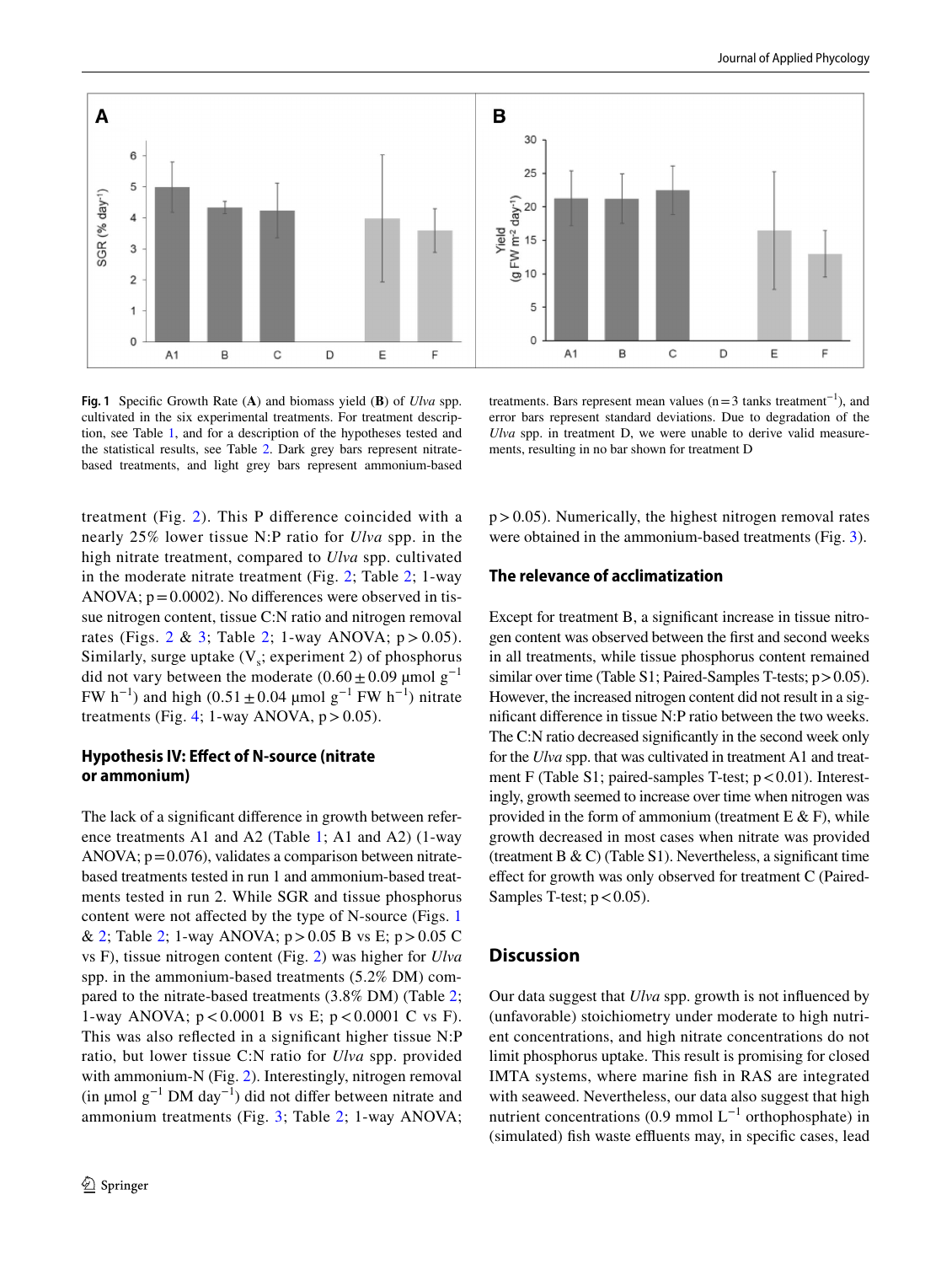

<span id="page-6-0"></span>**Fig. 2** Tissue content (tissue nitrogen and phosphorus, % of dry matter, and tissue N:P and C:N molar ratio) of *Ulva* spp. cultivated in the six experimental treatments. For treatment description, see Table [1,](#page-2-0) and for a description of the hypotheses tested and the statistical results, see Table [2.](#page-7-0) Dark grey bars represent nitrate-based treat-

ments, and light grey bars represent ammonium-based treatments. Bars represent mean values ( $n=3$  tanks treatment<sup>-1</sup>), and error bars represent standard deviations. Due to degradation of the *Ulva* spp. in treatment D, we were unable to derive valid measurements, resulting in no bar shown for treatment D

to reduced *Ulva* spp. performance. Therefore, the design of IMTA including seaweed as extractive unit should not allow such conditions by matching the uptake capacity of the seaweed unit to the waste production rate (Neori et al. [2001](#page-13-26); Neori and Guttman [2017\)](#page-13-27).

#### **Limiting nutrients**

Under nutrient limiting conditions, the ratio between macroelements (N:P) regulates growth and nutrient uptake in seaweeds (Björnsäter and Wheeler [1990](#page-12-7); Fan et al. [2014](#page-12-12); Perini and Bracken [2014\)](#page-13-16), highlighting the importance of studying nutrient interactions, rather than a single nutrient at a time. Under the high nutrient concentrations in the current study, nutrient removal and growth rates were not diferent for the two contrasting N:P ratios  $(9-10 \text{ vs } 60-70; \text{ B vs } C; E \text{ vs } F)$ . This observation suggests that neither of the nutrients was limiting at any time. Both nitrogen and phosphorus tissue contents were above the critical tissue values required to sustain maximum growth reported for *Ulva* spp*.* (0.20% P of DW and 2.17% N of DW; Pedersen and Borum [1997](#page-13-12); Pedersen et al. [2010\)](#page-13-13). This observation must have derived from the non-limiting concentrations that prevailed for both nitrogen and phosphorus in the current study. Stefensen ([1976\)](#page-14-9) also reported for *U. lactuca* that maximum growth could be achieved under a wide variety of N:P ratios in the medium (N:P ratios of 1:48 – 1:2), demonstrating that variations from the Atkinson ratio do not necessarily reduce seaweed growth. When absolute nutrient concentrations are above the saturation threshold, other factors could be limiting seaweed growth. Phosphorus tissue contents measured in the current study were below the highest phosphorus tissue content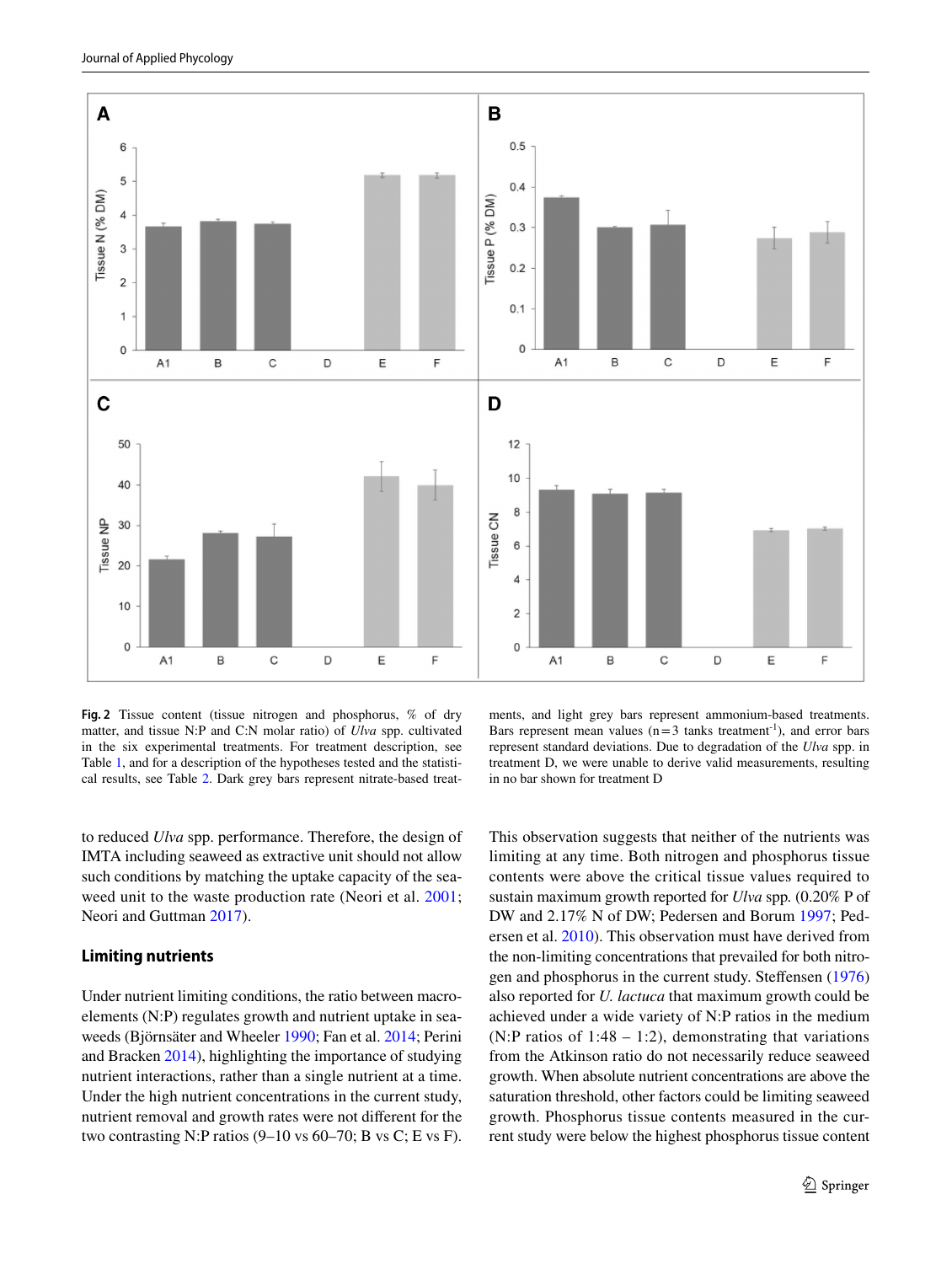<span id="page-7-0"></span>**Table 2** Overview of hypotheses and associated treatment comparisons, including statistical results of treatment comparisons. Treatments within a row lacking a common letter difer signifcantly  $(p<0.05)$  for the parameter(s) indicated in the first column. When treatments are compared separately within a hypothesis (i.e. Hyp I & Hyp IV), the compared treatments share either lower case letters or capital case letters. The 'na' (not applicable) denotes missing data due to algal fragmentation in treatment D.

| <i>Hypothesis I: Ulva spp.</i> performance is not influenced by stoichiometry in fish waste effluents under high nutrient concentrations: Comparison<br>of high and low N:P ratios (B versus $C$ ; E versus F) |                                   |                                  |                                 |                                |
|----------------------------------------------------------------------------------------------------------------------------------------------------------------------------------------------------------------|-----------------------------------|----------------------------------|---------------------------------|--------------------------------|
|                                                                                                                                                                                                                | Treatment B<br>High $NO3:P$ ratio | Treatment C<br>Low $NO3:P$ ratio | Treatment E<br>High TAN:P ratio | Treatment F<br>Low TAN:P ratio |
| SGR, Yield, Tissue N, Tissue P, Tissue NP,<br>Tissue CN, N removal, P removal                                                                                                                                  | a                                 | a                                |                                 |                                |

*Hypothesis II:* Orthophosphate concentrations in RAS effluents are not toxic for *Ulva* spp.: Comparison between different orthophosphate concentrations (low = B, moderate = C, high = D)

|                                | Treatment B              | Treatment C         | Treatment D     |
|--------------------------------|--------------------------|---------------------|-----------------|
|                                | low PO <sub>4</sub> conc | moderate $PO4$ conc | high $PO4$ conc |
| Tissue N, Tissue P, Tissue NP, |                          |                     | na              |

Tissue CN, N removal, P removal

SGR, Yield,

*Hypothesis III:* High nitrate concentrations in RAS effluents will limit the phosphorus uptake: Comparison between high nitrate (A) and moderate nitrate (B) concentrations

|                                            | Treatment A     | Treatment B         |
|--------------------------------------------|-----------------|---------------------|
|                                            | High $NO3$ conc | Moderate $NO3$ conc |
| SGR, Yield, Tissue N, Tissue CN, N removal | -a              |                     |
| Tissue P, P removal                        |                 |                     |
| Tissue NP                                  |                 |                     |

*Hypotheses IV*: High TAN concentrations will result in better performance of *Ulva* spp. in comparison to comparably high nitrate concentrations: Comparison between nitrate and ammonium conditions (B versus E; C versus F)

|                                     | Treatment B             | Treatment C                                   | <b>Treatment E</b> | <b>Treatment F</b>   |
|-------------------------------------|-------------------------|-----------------------------------------------|--------------------|----------------------|
|                                     | $NO3$ (N:P ratio of 62) | $NO3$ (N:P ratio of 10) TAN (N:P ratio of 68) |                    | TAN (N:P ratio of 9) |
| SGR, Tissue P, N removal, P removal | а                       | A                                             |                    |                      |
| Yield                               | a                       | А                                             |                    |                      |
| Tissue N, Tissue NP                 |                         |                                               |                    |                      |
| Tissue CN                           |                         | A                                             |                    |                      |



<span id="page-7-1"></span>**Fig. 3** Nitrogen (**A**) and Phosphorus (**B**) removal rate ( $\mu$ mol  $g^{-1}$  dry matter day−1) of *Ulva* spp. cultivated in the six experimental treatments. For treatment description, see Table [1,](#page-2-0) and for a description of the hypotheses tested and the statistical results, see Table [2](#page-7-0). Dark grey bars represent nitrate-based treatments, and light grey bars represent ammonium-based treatments. Bars represent mean values  $(n=3)$ tanks treatment-1), and error bars represent standard deviations. Due to degradation of the *Ulva* spp. in treatment D, we were unable to derive valid measurements, resulting in no bar shown for treatment D.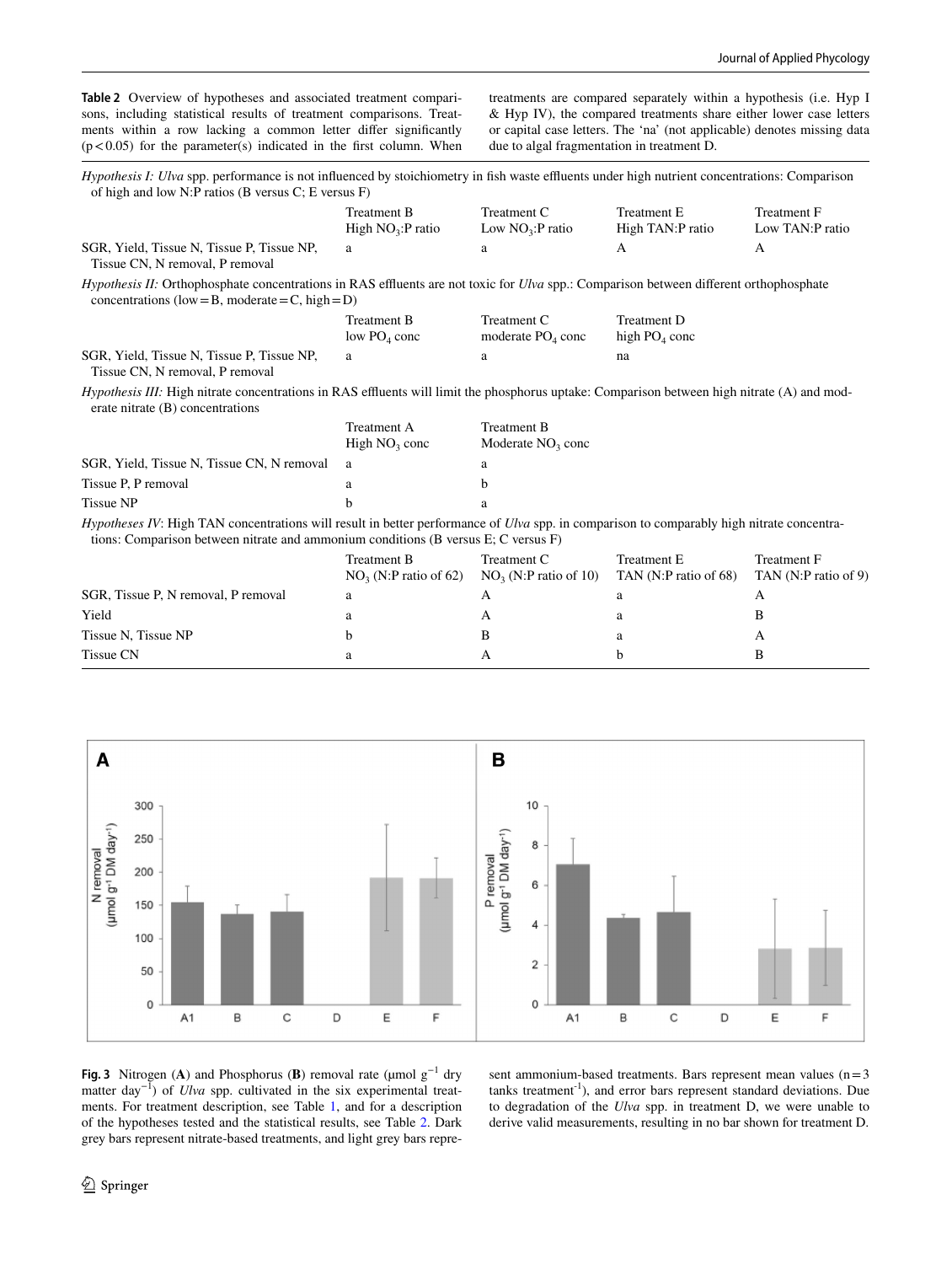

<span id="page-8-0"></span>**Fig. 4** Phosphorus surge uptake (µmol g−1 fresh weight hour−1) for *Ulva* spp. exposed to either high (5 mmol L−1) or moderate (0.5 mmol  $L^{-1}$ ) nitrate concentration. Bars represent mean values  $(n=4$  tanks treatment<sup>-1</sup>) and error bars standard deviations. Treatments did not differ significantly ( $p < 0.05$ ).

values reported in the literature for *Ulva* spp. (0.4 – 1.5% P of DW; Pedersen et al. [2010](#page-13-13); Runcie et al. [2004](#page-13-28); Lubsch and Timmermans [2018\)](#page-13-3). Tremblay-Gratton et al. ([2018\)](#page-14-6) also reported relatively low tissue N and P content under moderate to high nutrient conditions. They suggested that low tissue reserves might have resulted from a deficiency of trace elements in the media. Trace elements are required to stimulate the phosphate transport system of algae (Lobban and Harrison [1994\)](#page-13-29). Both ASW and RAS water, as used in the present experiments, contain trace elements, but their absolute concentrations and potential limiting efects were not analyzed. Therefore, trace elements might have limited phosphorus uptake in our study.

The results of the treatments used to test hypothesis I indicate that nutrients were supplied in concentrations above the minimum requirements for growth. Under these conditions, unfavorable stoichiometry in fish wastes (N:P $\neq$ Atkinson ratio) did not limit seaweed growth. The possible adverse effect of such high nutrient concentrations on seaweed performance is discussed below.

#### **Toxicity of high orthophosphate concentrations**

This study's highest orthophosphate concentration  $(0.9 \text{ mmol L}^{-1})$ ; treatment D) was sub-optimal for the *Ulva,* which degenerated. Salinity did not vary between treatments and could thus not explain such results. Other studies reported inhibited growth for *Gracilaria cornea* at 824 µmol  $L^{-1}$  P (Navarro-Angulo and Robledo [1999](#page-13-14)), *Gracilaria conferta* at 3.2 mmol L<sup>-1</sup> P (Friedlander and Ben-Amotz [1991](#page-12-8)), *Palmaria mollis* at 83.3 µmol L−1 P (Demetropoulos and Langdon [2004](#page-12-10)) and *Porphyra columbina* at 120 µmol L−1 P (Frazer and Brown [1995](#page-12-13)). It remains unclear

whether inhibited growth in these studies was caused by high orthophosphate concentrations or low N:P ratios. To the best of our knowledge, it is unknown at what concentration phosphorus becomes toxic for *Ulva* spp. However, Tremblay-Gratton et al. [\(2018](#page-14-6)) showed high growth rate of *U. lactuca* at orthophosphate concentrations up to 291 µmol  $L^{-1}$ , which is approximately 2.5 times higher than the moderate orthophosphate concentration  $(0.1 \text{ mmol L}^{-1})$  used in the current study. The exact levels of phosphorus toxicity for *Ulva* spp. therefore need to be further elucidated, but will likely fall within the range of 0.3–0.9 mmol  $L^{-1}$ .

#### **Inhibiting efects of high nitrate concentration**

The maintenance  $(V_m)$  uptake of phosphorus was 1.6 times higher under high nitrate concentrations in comparison to moderate nitrate concentrations, and surge uptake  $(V_s)$  was similar for both nitrate concentrations. Although growth did not difer between the treatments, the higher phosphorus removal rate and tissue content in the high nitrate treatment was associated with higher orthophosphate concentrations in the culture media. Despite of the lower orthophosphate concentration supplied in the moderate nitrate treatment, saturating orthophosphate concentrations (0.8 µmol  $L^{-1}$ ; Pedersen et al.  $2010$ , 7 µmol L<sup>-1</sup>; Lubsch and Timmermans [2018](#page-13-3)) were assumed for both treatments.

Unlike in the studies of Lundberg et al. ([1989\)](#page-13-15) and Kumari et al. [\(2013](#page-13-2)) the present results show no inhibiting efects of high nitrate levels on phosphorus uptake by *Ulva* spp. Similar results were reported by Lubsch and Timmermans ([2018\)](#page-13-3) who studied phosphorus uptake kinetics of *U. lactuca* under saturating nitrate concentrations (5 mmol  $L^{-1}$  NO<sub>3</sub>). The higher than expected DIN concentration and subsequent high N:P ratio in treatment B are not expected to have infuenced the results, as nitrogen concentrations were still contrasting between treatment A and treatment B. It remains unclear why in some studies high nitrate level seem to have an inhibiting efect on phosphorus uptake, while in other studies this is not observed.

### **Efect of N‑source (nitrate or ammonium) under high nitrogen concentrations**

Seaweed provided with ammonium or nitrate as a nitrogen source grew at similar rates. Admittedly, Ale et al. ([2011\)](#page-12-9) showed that *U. lactuca* grew about 70% better with ammonium than with nitrate, in batch cultures supplied with 50 μmol  $L^{-1}$  of N. As in these experiments, the culture medium was not replaced or resupplemented, it is likely that these results resemble surge uptake  $(V_s)$  rather than maintenance  $(V_m)$ . In that respect they seem to difer from the results in our acclimatization week, which could be regarded as  $V_s$ , and where lower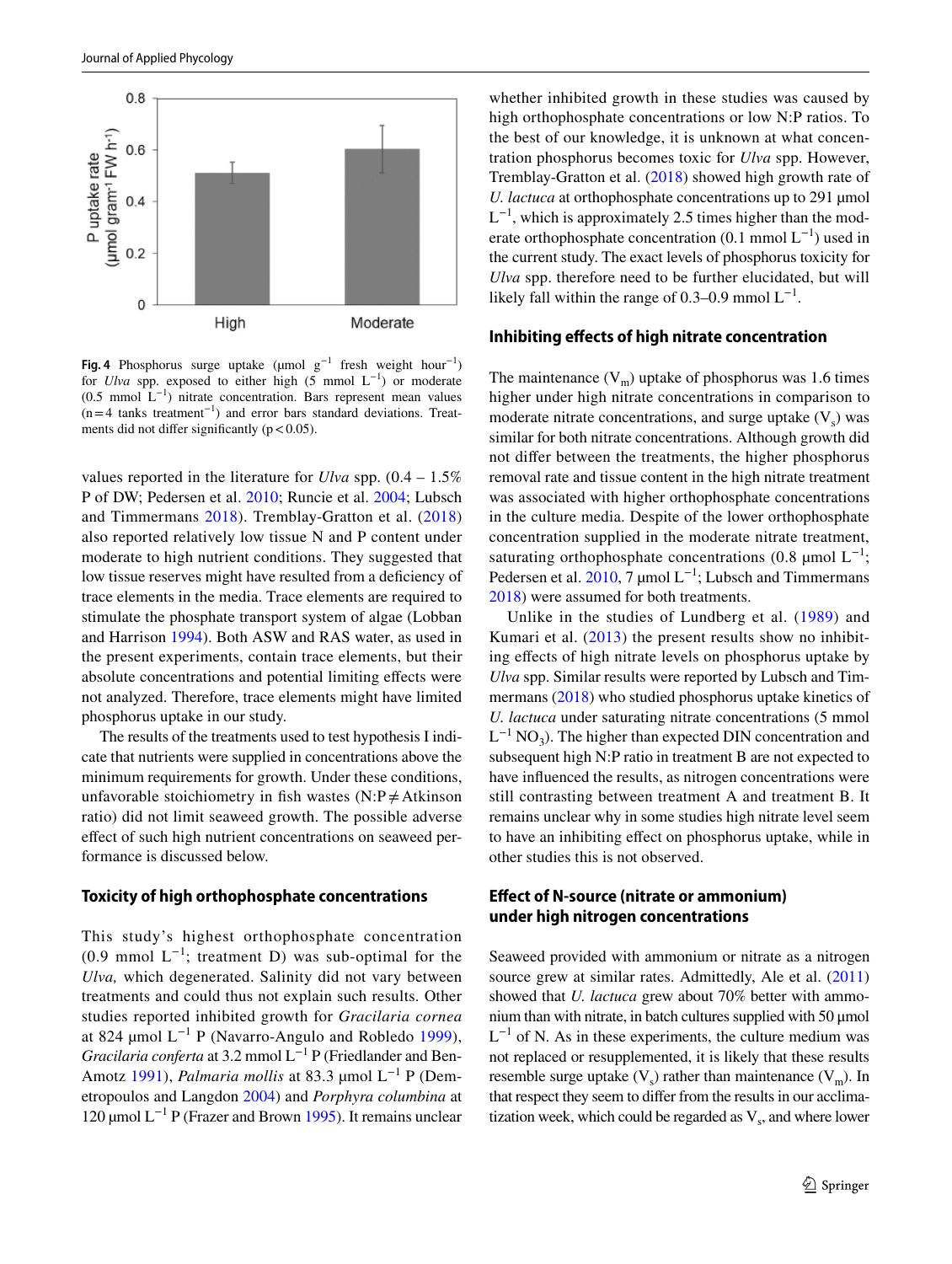growth was observed for the ammonium-based treatments. Both Neori ([1996\)](#page-13-8) and Shahar et al. [\(2020](#page-14-7)) found better growth of *U. lactuca* with ammonium than with nitrate for non-starved *Ulva*, representing  $V_m$ , and attributed this difference to the different uptake and assimilation pathways that are involved for the two N-sources. Not surprisingly, even though growth rates were comparable between nitrate and ammonium treatments in our study, higher tissue nitrogen contents were achieved in the ammonium based treatments, suggesting an accumulation of nitrogen which is not used for growth. Due to the high tissue nitrogen content, 1.4 times higher nitrogen removal rates are estimated for the ammonium-based treatments.

It is largely unknown what levels of nitrogen are toxic to *Ulva* spp. Waite and Mitchell ([1972](#page-14-10)) suggest that TAN is toxic to *U. lactuca* at concentrations > 65 µmol  $L^{-1}$ , whereas other studies (e.g. Fujita [1985](#page-12-14); Neori et al. [1991](#page-13-30); Ji et al. [2019](#page-13-31); Shahar et al. [2020](#page-14-7)) applied higher concentrations and did not report reduced growth or degenerating seaweed. It seems however unlikely that the high nitrogen concentrations (ammonium nor nitrate) in our study were toxic, since no mortality or debilitation was observed, as seen for the *Ulva* cultured under the high orthophosphate concentration.

# **General patterns on the biomitigation potential and seaweed performance in recirculating IMTA systems**

One of the aims of integrated cultures is to remove excess nutrients from the water and improve its quality. Clean water is essential for the health of the cultured organism and, similarly crucial, to the environment that receives the discharged wastewater. In RAS, the receiving environment is the culture itself. Nutrient removal rates observed in the current study were in line with or lower than other studies on diferent *Ulva* species (summarized in Table [3\)](#page-10-0). This literature describes variable nutrient uptake and removal rates. Besides diferences in species, or even strains (Jansen et al. [2022\)](#page-13-32), a potential explanation for the variation might be the method used. Studies either defne nutrient removal as a function of biomass increase and nutrient tissue content, while others determine uptake rates based on depletion of nutrients in the medium. Results from both methods may vary, and it was shown that the nutrient depletion method results in a  $2 - 4.5$  times higher nutrient uptake (Tremblay-Gratton et al. [2018\)](#page-14-6). The nutritional state of the seaweeds may also play a role in the observed variation in literature since nutrient uptake by seaweeds is, among others, a function of their internal nutrient storage (Lobban and Harrison [1994;](#page-13-29) Hadley et al. [2014\)](#page-13-11). Our study specifcally addressed nutrient uptake for maintenance  $(V_m)$ . Unfortunately, some studies do not defne rigorously whether their measurements are  $V_m$  or  $V_s$  (surge uptake). This difference can considerably change the interpretation of the data because  $V_s$  uptake rate is much higher than  $V_m$  (Neori et al. [2003](#page-13-5)).

Besides the capacity to remove excess nutrients from the system, growth performance and quality (*i.e*., protein content) also determine extractive species' success in integrated systems. Growth rates in the current study ranged between 3.6 and 5.0% per day, while biomass yield ranged between 13 and 22 g FW m<sup>-2</sup> day<sup>-1</sup> under continuous high nutrient concentrations. As for nutrient uptake rates, highly variable growth rates are reported in the literature for *Ulva* species (Table [3](#page-10-0)), but growth rates and biomass yield measured in the current study were in line with maximum growth rates measured under natural conditions for an *Ulva* strain (SGR up to  $6.2\%$  day<sup>-1</sup>, biomass yield between 20 and 30 g FW m−2 day−1) collected from the exact location as the *Ulva* used in the current study (Jansen et al. [2022\)](#page-13-32). Nevertheless, growth rates and biomass yield were low compared to other studies on *Ulva* spp. (Table [3;](#page-10-0) Revilla-Lovano et al. [2021](#page-13-20)). Given the high nutrient concentrations that prevailed in the current research prevented the *Ulva*'s growth limitation by the macronutrients), the role of trace elements and other limiting factors should be considered in future studies. Such studies are relevant for integrated RAS, where the main nutrient supply to the extractive species is not controlled but is determined by nutrients that the fed species do not retain.

### **Conclusion**

Integrated aquaculture systems, where marine fsh in RAS systems are combined with seaweed production are characterised by high nutrient concentrations, which is diferent to most studies that have previously examined nutrient uptake kinetics of *Ulva* species. Therefore, deliberately exposing *Ulva* spp. to high nutrient concentrations allowed us to answer the hypotheses that were put forward for the present study, as follows:

*Hypothesis (I)—Ulva spp. performance is not infuenced*  by stoichiometry in fish waste effluents under high nutri*ent concentrations:* it was indeed confrmed that nutrient concentrations in the culture medium and tissue content were above the critical threshold for maximum growth, suggesting that other factors than the macronutrients limited seaweed growth. The unfavorable stoichiometry in fish wastes (N:P < < Atkinson ratio) typical for RAS systems does not limit seaweed growth.

*Hypothesis (II)—Orthophosphate concentrations in RAS efuents are not toxic for Ulva spp.:* The orthophosphate concentration of 0.9 mmol  $L^{-1}$  was probably toxic since it was associated with the degeneration of the seaweed. The exact details of phosphorus toxicity remain to be further elucidated, but our results suggest that the toxic concentration approaches  $0.9$  mmol  $L^{-1}$ . This hazard requires consideration in the design and operation of integrated RAS systems.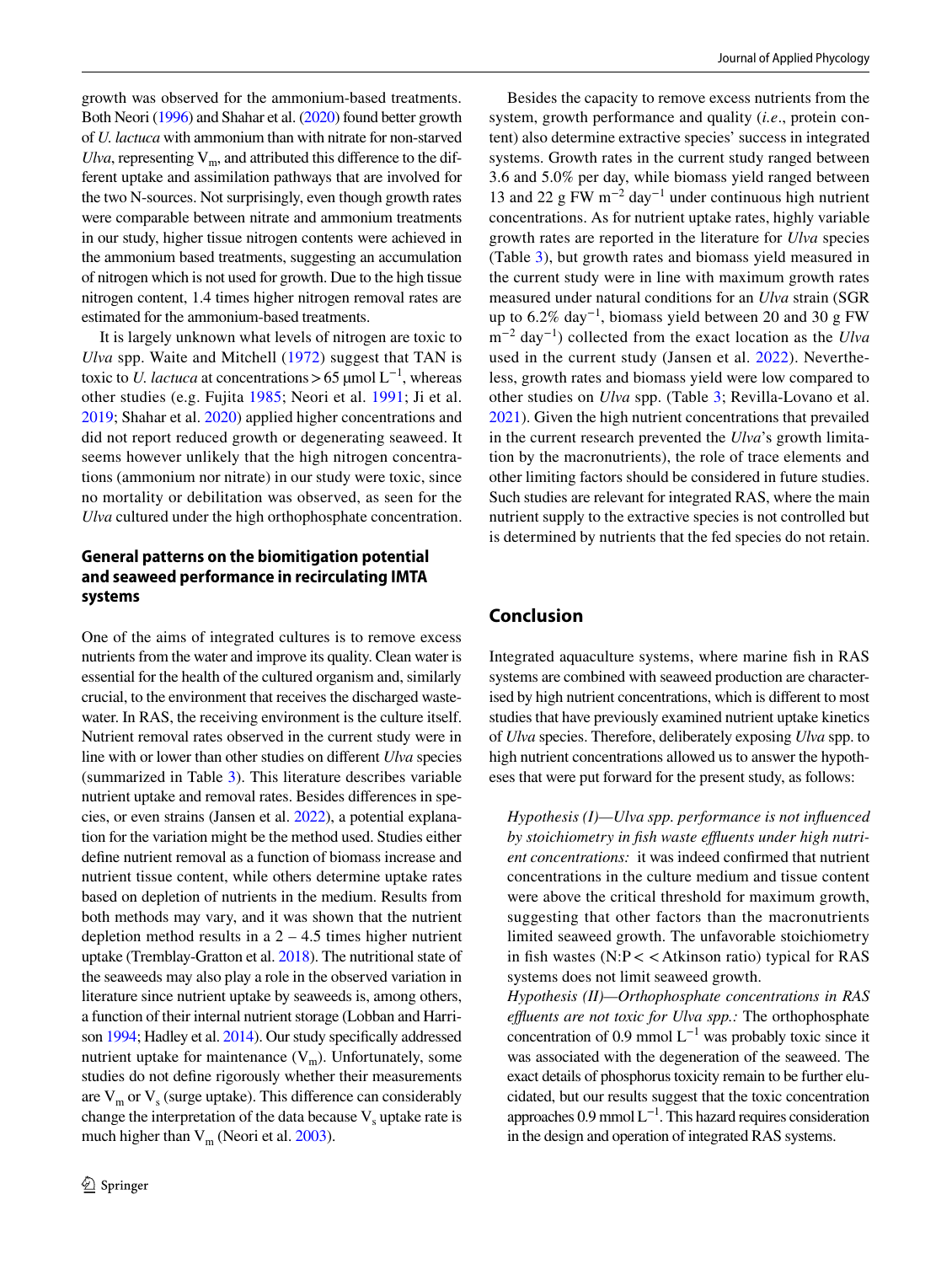<span id="page-10-0"></span>

| tissue content, nutrient removal rate determined based on biomass growth and initial and final tissue content; nutrient depletion, nutrient removal rate determined based on nutrient depletion in<br>the media |                             |                                |                                                       |                                    |                            |                                                                                                                 |                                      |                                                                                                                             |                                                    |                                 |
|-----------------------------------------------------------------------------------------------------------------------------------------------------------------------------------------------------------------|-----------------------------|--------------------------------|-------------------------------------------------------|------------------------------------|----------------------------|-----------------------------------------------------------------------------------------------------------------|--------------------------------------|-----------------------------------------------------------------------------------------------------------------------------|----------------------------------------------------|---------------------------------|
| Species                                                                                                                                                                                                         | Tissue content<br>$(\%$ DM) |                                | Removal rate (µmol<br>$g^{-1}$ DM day <sup>-1</sup> ) |                                    | $(% day-1)$<br>Growth      | Concentration culture medium (mmol<br>$\tilde{\mathbf{L}}^{-1}$                                                 |                                      | Experimental design                                                                                                         |                                                    | Ref                             |
|                                                                                                                                                                                                                 | $\overline{z}$              | $\sim$                         | БN                                                    | $\sim$<br>ă                        |                            | DIN                                                                                                             | $\mathbb{B}$                         | Removal rate                                                                                                                | Performance                                        |                                 |
| Ulva spp.                                                                                                                                                                                                       | $3.67 - 3.82$<br>5.18       | $0.27 - 0.29$<br>$0.30 - 0.37$ | 140-155<br>191                                        | $\frac{1}{\sqrt{2}}$<br>$\epsilon$ | $4.3 - 5.0$<br>$3.6 - 4.0$ | $0.5 - 0.6$ TAN<br>$0.7 - 5 NO3$                                                                                | $0.01 - 0.1$<br>$0.01 - 0.1$         | Flow-through, 1 wk<br>biomass & tissue<br>accl., 1 wk exp,<br>content                                                       | Flow-through, 1 wk<br>accl., 1 wk exp,             | This study                      |
| Uva sp.                                                                                                                                                                                                         | $1.30 - 3.52$               |                                |                                                       |                                    | $0.8 - 6.2$                |                                                                                                                 |                                      |                                                                                                                             | quently sampled<br>5 months, fre-<br>Flow-through, | Jansen et al. 2022              |
| Ulva fasciata                                                                                                                                                                                                   | 5.8<br>$\overline{71}$      | 0.39<br>0.17                   | 2736<br>528                                           | 260<br>82                          | 14.3<br>7.5                | 0.8 TAN<br>$0.7\,\mathrm{NO}_3$                                                                                 | $0.07 - 0.08$<br>$0.06 - 0.07$       | Flow-through, 3 wk<br>nutrient depletion<br>accl., 4 d exp.,                                                                | Flow-through, 3 wk<br>accl., 4 d exp               | Shahar et al. 2020              |
| Ulva lactuca                                                                                                                                                                                                    |                             | 0.83                           | 885                                                   | 27                                 | $0.6 - 4.4$                | $5\,\mathrm{NO}_3$                                                                                              | $0.001 - 0.05$                       | Daily media replace-<br>nutrient depletion<br>ment, 10 d exp.,                                                              | Daily media replace-<br>ment, 10 d exp             | Lubsch and Timmer-<br>mans 2018 |
| Ulva lactuca                                                                                                                                                                                                    | 4.41                        | 0.26                           | 49-67<br>126                                          | $\overline{10}$<br>$\mathcal{L}$   | $1.5 - 2.8$                | $2.9 - 4.3$ NO <sub>3</sub>                                                                                     | $0.195 - 0.291$                      | No media exchange,<br>biomass & tissue<br>nutrient depletion;<br>6 d exp.,<br>content                                       | No media exchange,<br>6 d exp                      | Tremblay-Gratton<br>et al. 2018 |
| Sterile mutant (MT)<br>Wild type (WT)<br>Ulva rigida                                                                                                                                                            | 4.43 (WT)<br>2.79 (SM)      |                                | 613 (WT)<br>858 (SM)                                  | (WT)<br>(SM)<br>22                 | 13.97 (SM)<br>3.76 (WT)    | $0.5 N O_3$                                                                                                     | 0.025                                | but daily replenish-<br>No media exchange,<br>nutrient depletion<br>ment of N and P<br>based on uptake<br>rates, 12 d exp., | exchange, 18-27<br>Daily media<br>d exp            | Gao et al. 2017                 |
| Ulva lactuca                                                                                                                                                                                                    |                             | $0.14 - 0.39$                  |                                                       | 100                                |                            | $0.001 - 0.032$<br>$NH_4NO_3$                                                                                   | $0.00006 - 0.002$<br>$0.0005 - 0.01$ | No media exchange,<br>4 h exp., nutrient<br>depletion                                                                       | frequently sampled<br>Flow-through, 2 yrs,         | Pedersen et al. 2010            |
| Ulva lactuca                                                                                                                                                                                                    |                             |                                |                                                       | $-112$<br>$52 -$                   |                            |                                                                                                                 | 0.02                                 | exchange, no accl.,<br>18 min exp., nut.<br>No medium<br>depl                                                               |                                                    | Runcie et al. 2004              |
|                                                                                                                                                                                                                 |                             | $0.35 - 1.53$                  |                                                       | 1588<br>600                        |                            | $0.04$ NH <sub>4</sub> NO <sub>3</sub><br>$0.5\ \mathrm{NH_{4}NO_{3}}$<br>$0.5$ NH <sub>4</sub> NO <sub>3</sub> | $0.001 - 0.03$<br>&0.0005<br>0.05    | exchange, 17-18 d<br>nutrient depletion<br>accl., 12 min exp,<br>Regular media                                              | No media exchange,<br>$13-15d$ exp                 |                                 |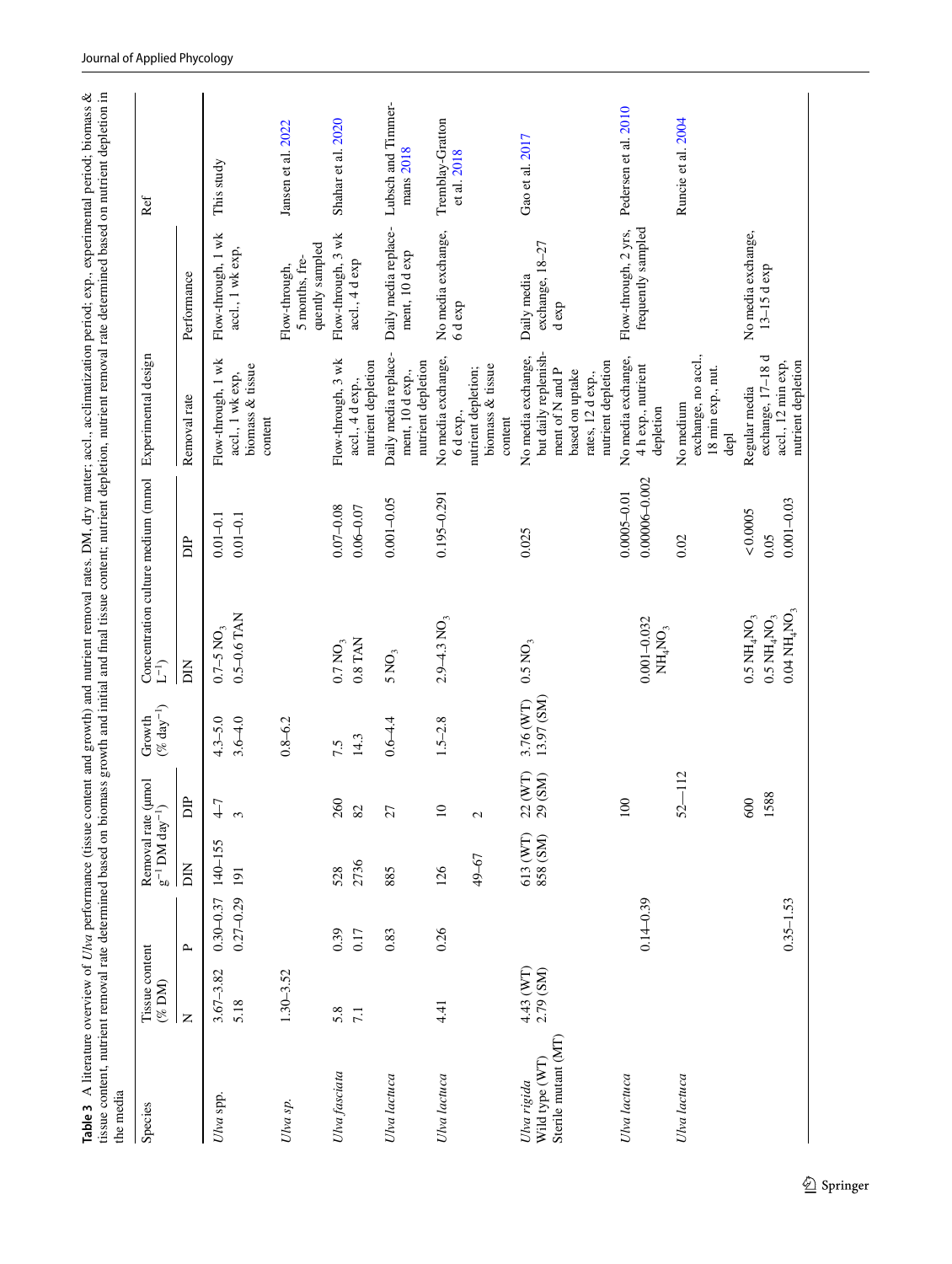| Species        | Tissue content<br>$($ % DM) |                                   | $g^{-1}$ DM day <sup>-1</sup> )<br>Removal rate | lomu                    | $(\%$ day <sup>-1</sup> )<br>Growth | $\mathbf{L}^{-1})$                 |               | Concentration culture medium (mmol Experimental design                   |                             | Ref                                                      |
|----------------|-----------------------------|-----------------------------------|-------------------------------------------------|-------------------------|-------------------------------------|------------------------------------|---------------|--------------------------------------------------------------------------|-----------------------------|----------------------------------------------------------|
|                | Z                           | $\sim$                            | ЫN                                              | DIP                     |                                     | $\overline{B}$                     | 旨             | Removal rate                                                             | Performance                 |                                                          |
| Ulva rotundata |                             |                                   | 2136                                            | $\circledcirc$          |                                     | $0.03 - 0.06$ TAN                  | Up to 0.005   | No media exchange,<br>7 h exp., nutrient<br>depletion                    |                             | Martínez-Aragón et al.<br>2002; Hernández<br>et al. 2002 |
|                |                             | $1.57 - 2.62$ 0.07 - 0.10 50 - 90 |                                                 | $1.5 - 5$               |                                     | $0.02 - 0.06$ TAN                  | Up to $0.005$ | wk exp., nut. depl<br>Flow-through, 6 d<br>accl. (starved), 1            |                             |                                                          |
|                | $1.35 - 2.32$               | $0.05 - 0.09$ 50-150              |                                                 | $\overline{\mathsf{d}}$ |                                     | $0.02 - 0.06$ TAN                  | Up to 0.005   | accl. (non-starved),<br>Flow-through, 6 d<br>$1$ wk $\exp.$ nut.<br>depl |                             |                                                          |
| Uva lactuca    |                             |                                   | 1728                                            |                         |                                     | 0.0035-0.085 TAN                   |               | No media exchange,<br>$4-6h$                                             |                             | Pedersen and Borum<br>1997                               |
|                |                             |                                   | 480                                             |                         |                                     | $0.0035 - 0.045$ NO <sub>3</sub>   |               | exp., nutrient deple-<br>tion                                            |                             |                                                          |
| Ulva lactuca   |                             |                                   |                                                 |                         | $7 - 11$                            | 0.010-0.014 TAN                    |               |                                                                          | Flow-through, 3 wk<br>exp   | Neori et al. 1991                                        |
|                |                             |                                   |                                                 |                         | $15 - 18$<br>$8 - 17$               | 0.027-0.048 TAN<br>0.071-0.078 TAN |               |                                                                          |                             |                                                          |
| Ulva lactuca   | 1.15                        |                                   | 3312                                            |                         | 5.3                                 | 0.04 TAN                           |               | No medium                                                                | Medium exchange             | Fujita 1985                                              |
|                | 3.59                        |                                   | 3312                                            |                         | 9.3                                 | 0.2 TAN                            |               | exchange, 1-2 h<br>exp., nutrient<br>depletion                           | every other day,<br>19d exp |                                                          |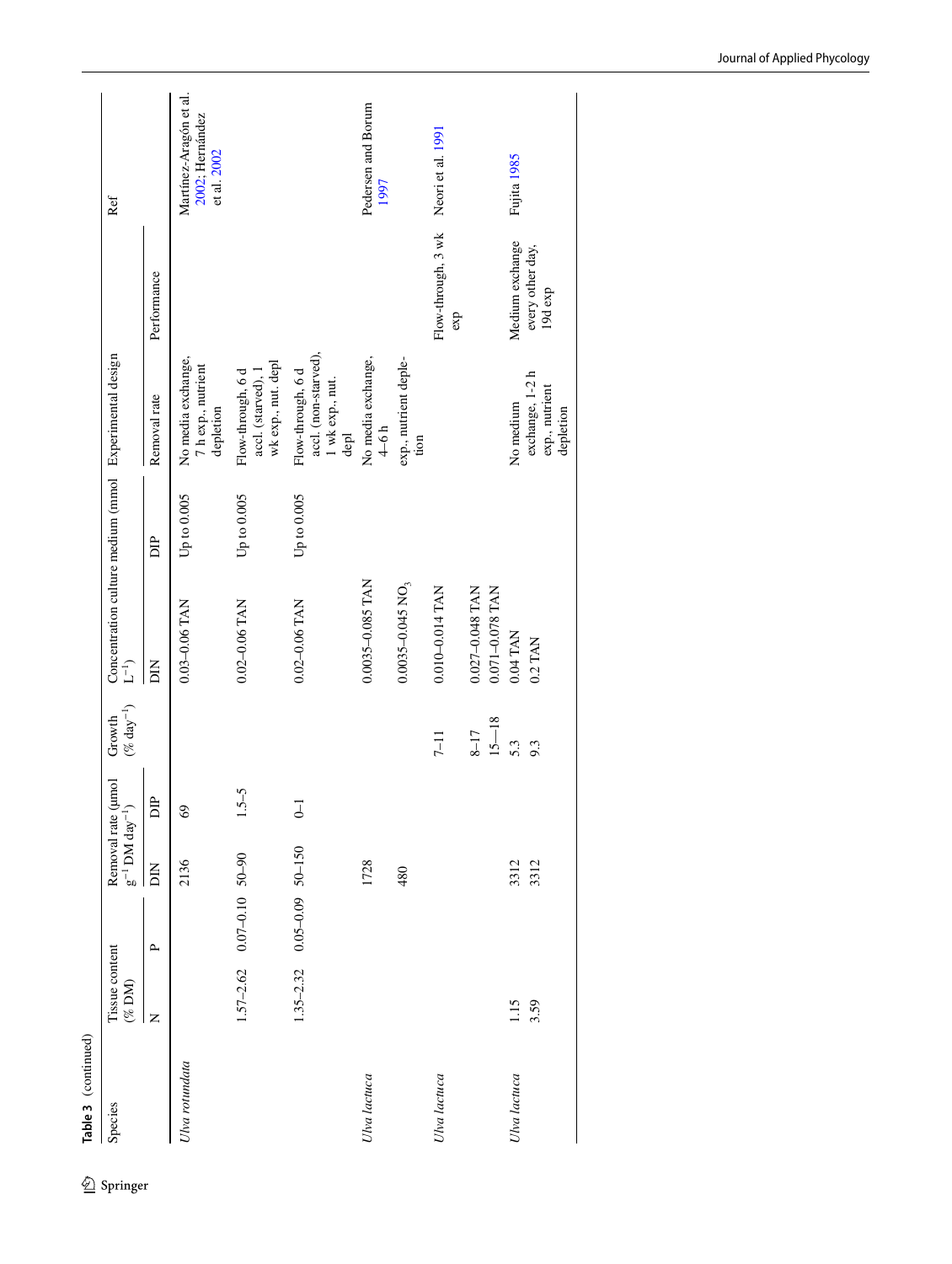*Hypothesis (III)—High nitrate concentrations in RAS efuents limit the phosphorus uptake:* The toxic TAN excreted by fsh in RAS systems is bacterially transformed into nitrate, which accumulates in the recycled water. In contrast to suggestions in the literature,  $U$ lva  $V_s$ and  $V_m$  phosphorus uptake were not reduced in the presence of high nitrate concentrations (up to 5 mmol  $L^{-1}$ ). *Hypothesis (IV)—High ammonium concentrations improve the performance of Ulva spp. compared to comparably high nitrate concentrations: Ulva* growth rate was similar with high concentrations of both N-forms, but the nitrogen content in tissue increased signifcantly in the ammonium-based treatments. Thus, at the tested high concentrations, the advantage of ammonium nutrition was not in growth but much higher rates of uptake and the accumulation of tissue nitrogen.

Growth and nitrogen removal rates did not difer between high and moderate nitrate concentrations, nor between high versus low N:P ratios, suggesting that maximum growth and nitrogen removal rates were achieved under all these conditions. These results contribute to a better understanding of the application of *Ulva* spp. as an extractive component in closed IMTA systems, where a continuous state of moderate to high nutrient concentrations prevails.

**Supplementary Information** The online version contains supplementary material available at<https://doi.org/10.1007/s10811-022-02751-w>.

**Acknowledgements** The authors thank Menno ter Veld and ARF-CARUS staff for their technical support in preparing and running the experiment. In addition, we thank Tino Leffering and Ronald Booms for their support during the chemical analyses. Finally, Willem Brandenburg and Willem de Visser are acknowledged for their help in obtaining the seaweed material. This research was carried out as part of the PhD study of the frst author (IPOP project TripleP@Sea KB-24-001-019 at Wageningen University).

**Funding** This research was carried out as part of the PhD study of the frst author and funded by the IPOP project TripleP@Sea KB-24–001- 019 at Wageningen University.

**Data Availability** The datasets belonging to the current study are available from the corresponding author upon reasonable request.

#### **Declarations**

**Conflicts of interest/Competing interests** The authors have no confict of interest or competing interests to declare relevant to the content of this manuscript.

**Open Access** This article is licensed under a Creative Commons Attribution 4.0 International License, which permits use, sharing, adaptation, distribution and reproduction in any medium or format, as long as you give appropriate credit to the original author(s) and the source, provide a link to the Creative Commons licence, and indicate if changes were made. The images or other third party material in this article are included in the article's Creative Commons licence, unless indicated otherwise in a credit line to the material. If material is not included in the article's Creative Commons licence and your intended use is not permitted by statutory regulation or exceeds the permitted use, you will need to obtain permission directly from the copyright holder. To view a copy of this licence, visit<http://creativecommons.org/licenses/by/4.0/>.

### **References**

- <span id="page-12-9"></span>Ale MT, Mikkelsen JD, Meyer AS (2011) Diferential growth response of *Ulva lactuca* to ammonium and nitrate assimilation. J Appl Phycol 23:345–351
- <span id="page-12-5"></span>Al-Hafedh YS, Alam A, Buschmann AH, Fitzsimmons KM (2012) Experiments on an integrated aquaculture system (seaweeds and marine fish) on the Red Sea coast of Saudi Arabia: efficiency comparison of two local seaweed species for nutrient biofltration and production. Rev Aquacult 4:21–31
- <span id="page-12-6"></span>Atkinson M, Smith S (1983) C:N: P ratios of benthic marine plants. Limnol Oceanogr 28:568–574
- <span id="page-12-7"></span>Björnsäter BR, Wheeler PA (1990) Effect of nitrogen and phosphorus supply on growth and tissue composition of *Ulva fenestrata* and *Enteromorpha intestinalis* (Ulvales, Chlorophyta). J Appl Phycol 26:603–611
- <span id="page-12-0"></span>Bruhn A, Dahl J, Nielsen HB, Nikolaisen L, Rasmussen MB, Markager S, Olesen B, Arias C, Jensen PD (2011) Bioenergy potential of *Ulva lactuca*: biomass yield, methane production and combustion. Bioresour Technol 102:2595–2604
- <span id="page-12-4"></span>Cohen I, Neori A (1991) *Ulva lactuca* bioflters for marine fshpond effluents. I. Ammonia uptake kinetics and nitrogen content. Bot Mar 34:475–482
- <span id="page-12-10"></span>Demetropoulos CL, Langdon CJ (2004) Enhanced production of Pacifc dulse (*Palmaria mollis*) for co-culture with abalone in a land-based system: nitrogen, phosphorus, and trace metal nutrition. Aquaculture 235:433–455
- <span id="page-12-12"></span>Fan X, Xu D, Wang Y, Zhang X, Cao S, Mou S, Ye N (2014) The efect of nutrient concentrations, nutrient ratios and temperature on photosynthesis and nutrient uptake by *Ulva prolifera*: implications for the explosion in green tides. J Appl Phycol 26:537–544
- <span id="page-12-13"></span>Frazer AW, Brown MT (1995) Growth of the conchocelis phase of *Porphyra columbina* (Bangiales, Rhodophyta) at diferent temperatures and levels of light, nitrogen and phosphorus. Phycol Res 43:249–253
- <span id="page-12-8"></span>Friedlander M, Ben-Amotz A (1991) The effect of outdoor culture conditions on growth and epiphytes of *Gracilaria conferta*. Aquat Bot 39:315–333
- <span id="page-12-11"></span>Fort A, McHale M, Cascella K, Potin P, Perrineau MM, Kerrison P, da Costa E, Calado R, Domingues M, Costa Azevedo I, Sousa-Pinto I, Gachon C, van der Werf A, de Visser W, Beniers J, Jansen H, Guiry M, Sulpice R (2020) Exhaustive reanalysis of barcode sequences from public repositories highlights ongoing misidentifcations and impacts taxa diversity and distribution: a case study of the Sea Lettuce. Mol Ecol Resour 22:86–101
- <span id="page-12-14"></span>Fujita RM (1985) The role of nitrogen status in regulating transient ammonium uptake and nitrogen storage by macroalgae. J Exp Mar Biol Ecol 92:283–301
- <span id="page-12-15"></span>Gao G, Clare AS, Rose C, Caldwell GS (2017) Reproductive sterility increases the capacity to exploit the green seaweed *Ulva rigida* for commercial applications. Algal Res 24:64–71
- <span id="page-12-1"></span>Gao G, Clare AS, Rose C, Caldwell GS (2018) *Ulva rigida* in the future ocean: potential for carbon capture, bioremediation and biomethane production. GCB Bioenergy 10:39–51
- <span id="page-12-2"></span>Gao G, Burgess JG, Wu M, Wang S, Gao K (2020) Using macroalgae as biofuel: current opportunities and challenges. Bot Mar 63:355–370
- <span id="page-12-3"></span>Guist Jr GG, Humm H (1976) Effects of sewage effluent on growth of *Ulva lactuca*. Florida Scientist 39:267–271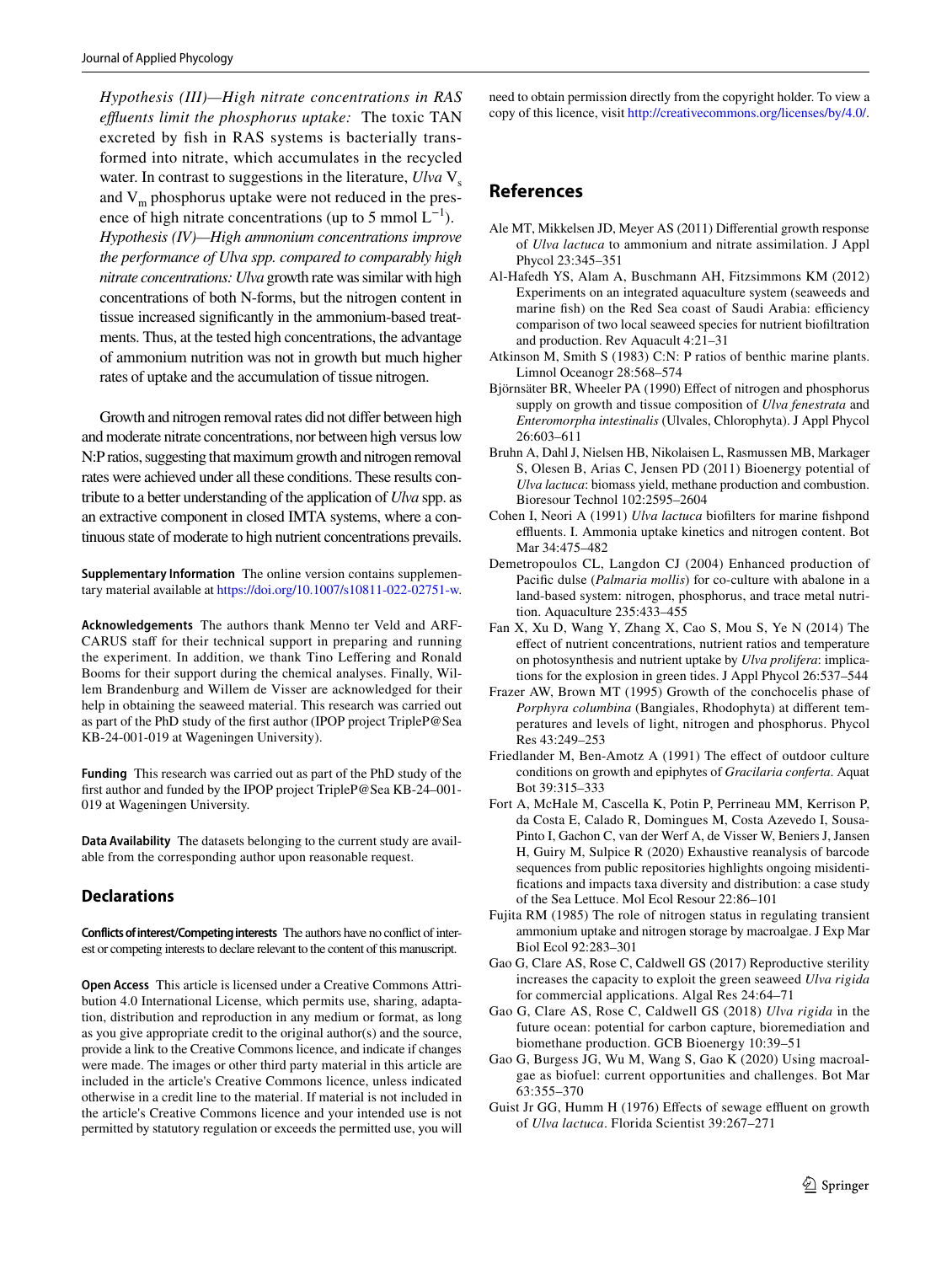- <span id="page-13-27"></span>Neori A, Guttman L (2017) Thoughts on algae cultivation toward an expansion of aquaculture to the scale of agriculture. In: Proceedings of 7<sup>th</sup> International Conference on Innovation in Chemical, Agricultural, Biological and Environmental Sciences (ICABES-2017), pp 53–58
- <span id="page-13-11"></span>Hadley S, Wild-Allen K, Johnson C, Macleod C (2014) Modeling macroalgae growth and nutrient dynamics for integrated multitrophic aquaculture. J Appl Phycol 27:901–916
- <span id="page-13-17"></span>Harrison PJ, Hurd CL (2001) Nutrient physiology of seaweeds: application of concepts to aquaculture. Cah Biol Mar 42:71–82
- <span id="page-13-34"></span>Hernández I, Martínez-Aragón JF, Tovar A, Pérez-Lloréns JL, Vergara JJ (2002) Biofiltering efficiency in removal of dissolved nutrients by three species of estuarine macroalgae cultivated with sea bass (*Dicentrarchus labrax*) waste waters 2. Ammonium J Appl Phycol 14:375–384
- <span id="page-13-22"></span>Hurd CL, Dring MJ (1990) Phosphate uptake by intertidal algae in relation to zonation and season. Mar Biol 107:281–289
- <span id="page-13-24"></span>ISO (International Organization for Standardization) (1978) Animal Feeding Stufs – Determination of Crude Ash (ISO 5984)
- <span id="page-13-23"></span>ISO (International Organization for Standardization) (1983) Animal Feeding Stufs – Determination of Dry Matter content (ISO 6496)
- <span id="page-13-9"></span>Jansen HM, Broch OJ, Bannister R, Cranford P, Handå A, Husa V, Jiang Z, Strohmeier T, Strand Ø (2018) Spatio-temporal dynamics in the dissolved nutrient waste plume from Norwegian salmon cage aquaculture. Aquacult Env Interact 10:385–399
- <span id="page-13-32"></span>Jansen HM, Bernard MS, Nederlof MAJ, van der Meer IM, van der Werf A (2022) Seasonal variation in productivity, chemical composition and nutrient uptake of *Ulva* spp. (Chlorophyta) strains. J Appl Phycol.<https://doi.org/10.1007/s10811-022-02708-z>
- <span id="page-13-31"></span>Ji Z, Zou D, Gong J, Liu C, Ye C, Chen Y (2019) The different responses of growth and photosynthesis to  $NH_4^+$  enrichments between *Gracilariopsis lemaneiformis* and its epiphytic alga *Ulva lactuca* grown at elevated atmospheric CO<sub>2</sub>. Mar Pollut Bull 144:173–180
- <span id="page-13-0"></span>Kang YH, Park SR, Chung IK (2011) Biofiltration efficiency and biochemical composition of three seaweed species cultivated in a fsh-seaweed integrated culture. Algae 26:97–108
- <span id="page-13-10"></span>Kang YH, Kim S, Choi SK, Lee HJ, Chung IK, Park SR (2021) A comparison of the bioremediation potential of fve seaweed species in an integrated fsh-seaweed aquaculture system: implication for a multi-species seaweed culture. Rev Aquacult 13:353–364
- <span id="page-13-21"></span>Kim JK, Kraemer GP, Neefus CD, Chung IK, Yarish C (2007) Efects of temperature and ammonium on growth, pigment production and nitrogen uptake by four species of *Porphyra* (Bangiales, Rhodophyta) native to the New England coast. J Appl Phycol 19:431–440
- <span id="page-13-4"></span>Krom M, Ellner S, Van Rijn J, Neori A (1995) Nitrogen and phosphorus cycling and transformations in a prototype 'non-polluting' integrated mariculture system, Eilat, Israel. Mar Ecol Prog Ser 118:25–36
- <span id="page-13-2"></span>Kumari P, Kumar M, Reddy CRK, Jha B (2013) Nitrate and phosphate regimes induced lipidomic biochemical changes in the intertidal macroalga *Ulva lactuca* (Ulvophyceae, Chlorophyta). Plant Cell Physiol 55:52–63
- <span id="page-13-29"></span>Lobban CS, Harrison PJ (1994) Seaweed ecology and physiology. Cambridge University Press, Cambridge
- <span id="page-13-3"></span>Lubsch A, Timmermans K (2018) Uptake kinetics and storage capacity of dissolved inorganic phosphorus and corresponding N: P dynamics in *Ulva lactuca* (Chlorophyta). J Phycol 54:215–223
- <span id="page-13-15"></span>Lundberg P, Weich RG, Jensen P, Vogel HJ (1989) Phosphorus-31 and nitrogen-14 NMR studies of the uptake of phosphorus and nitrogen compounds in the marine macroalgae *Ulva lactuca*. Plant Physiol 89:1380–1387
- <span id="page-13-1"></span>Luo MB, Liu F, Xu ZL (2012) Growth and nutrient uptake capacity of two co-occurring species, *Ulva prolifera* and *Ulva linza*. Aquat Bot 100:18–24
- <span id="page-13-33"></span>Martínez-Aragón JF, Hernández I, Pérez-Lloréns JL, Vázquez R, Vergara JJ (2002) Biofiltering efficiency in removal of dissolved nutrients by three species of estuarine macroalgae cultivated with sea bass (*Dicentrarchus labrax*) waste waters 1. Phosphate J Appl Phycol 14:365–374
- <span id="page-13-6"></span>Msuya FE, Kyewalyanga MS, Salum D (2006) The performance of the seaweed *Ulva reticulata* as a bioflter in a low-tech, low-cost, gravity generated water fow regime in Zanzibar, Tanzania. Aquaculture 254:284–292
- <span id="page-13-19"></span>Msuya FE, Neori A (2008) Efect of water aeration and nutrient load level on biomass yield, N uptake and protein content of the seaweed *Ulva lactuca* cultured in seawater tanks. J Appl Phycol 20:1021–1031
- <span id="page-13-18"></span>Moustafa YT, Bougaran G, Callier M, Blancheton JP (2014) Bio-physiological response of bioflter algal candidate *Ulva* sp. to diferent nitrogen forms and fuxes. Int J Plant Physiol Biochem 6:71–79
- <span id="page-13-14"></span>Navarro-Angulo L, Robledo D (1999) Efects of nitrogen source, N: P ratio and N-pulse concentration and frequency on the growth of *Gracilaria corne*a (Gracilariales, Rhodophyta) in culture. Hydrobiologia 398:315–320
- <span id="page-13-25"></span>NEN-EN 15510 (2007) Animal feeding stufs—determination of calcium, sodium, phosphorus, magnesium, potassium, iron, zinc, copper, manganese, cobalt, molybdenum, arsenic, lead and cadmium by ICP-AES. Stichting Nederlands Normalisatie-Instituut [NL] pp 1-29
- <span id="page-13-30"></span>Neori A, Cohen I, Gordin H (1991) *Ulva lactuca* bioflters for marine fishpond effluents. II. Growth rate, yield and C: N ratio. Bot Mar 34:483-489
- <span id="page-13-8"></span>Neori A (1996) The type of N-supply (ammonia or nitrate) determines the performance of seaweed bioflters integrated with intensive fsh culture. Bamidgeh 48:19–27
- <span id="page-13-26"></span>Neori A, Shpigel M, Scharfstein B (2001) Land-based low-pollution integrated mariculture of fsh, seaweed and herbivores: principles of development, design, operation and economics. Eur Aquacult Soc Special Publ 29:190–191
- <span id="page-13-5"></span>Neori A, Msuya F, Shauli L, Schuenhof A, Kopel F, Shpigel M (2003) A novel three-stage seaweed (*Ulva lactuca*) bioflter design for integrated mariculture. J Appl Phycol 15:543–553
- <span id="page-13-7"></span>Neori A, Krom MD, van Rijn J (2007) Biogeochemical processes in intensive zero-effluent marine fish culture with recirculating aerobic and anaerobic bioflters. J Exp Mar Biol Ecol 349:235–247
- <span id="page-13-12"></span>Pedersen MF, Borum J (1997) Nutrient control of estuarine macroalgae: growth strategy and the balance between nitrogen requirements and uptake. Mar Ecol Prog Ser 161:155–163
- <span id="page-13-13"></span>Pedersen MF, Borum J, Fotel FL (2010) Phosphorus dynamics and limitation of fast-and slow-growing temperate seaweeds in Oslofjord, Norway. Mar Ecol Prog Ser 399:103–115
- <span id="page-13-16"></span>Perini V, Bracken ME (2014) Nitrogen availability limits phosphorus uptake in an intertidal macroalga. Oecologia 175:667–676
- <span id="page-13-20"></span>Revilla-Lovano S, Sandoval-Gil JM, Zertuche-Gonzalez JA, Belando-Torrentes MD, Bernardeau-Esteller J, Rangel-Mendoza LK, Ferreira-Arrieta A, Guzman-Calderon JM, Camacho-Ibar VF, Muniz-Salazar R, Avila-Lopez AC (2021) Physiological responses and productivity of the seaweed *Ulva ohnoi* (Chlorophyta) under changing cultivation conditions in pilot large land-based ponds. Algal Res 56:102316
- <span id="page-13-28"></span>Runcie JW, Ritchie RJ, Larkum AW (2004) Uptake kinetics and assimilation of phosphorus by *Catenella nipae* and *Ulva lactuca* can be used to indicate ambient phosphate availability. J Appl Phycol 16:181–194